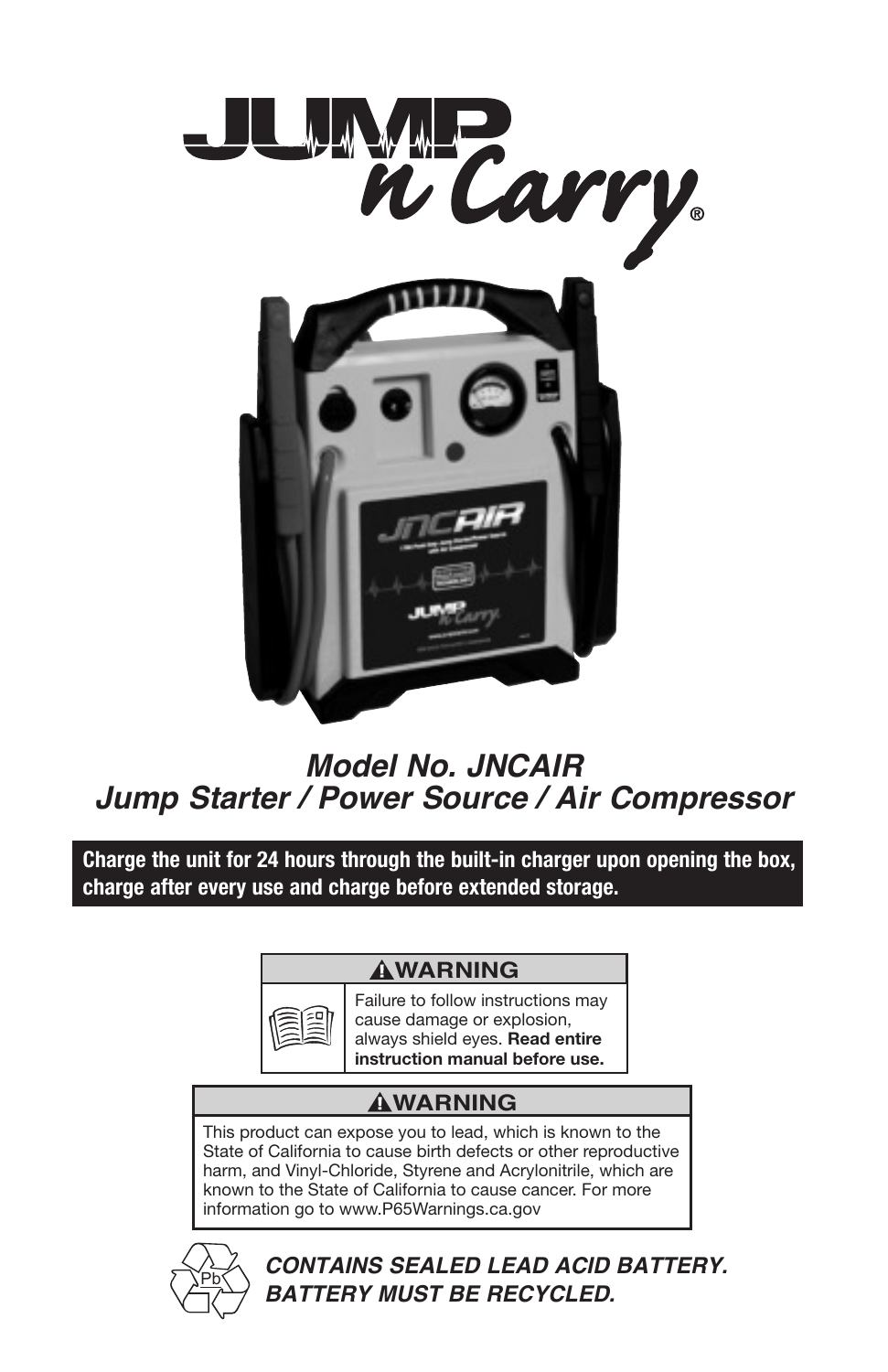Congratulations! You have just purchased a world-famous **Jump-N-Carry** jump starter, preferred by professionals around the world for its powerful output, exceptional service life and rugged design. We have taken numerous measures in quality control and in our manufacturing processes to ensure that your product arrives in top condition, and that it will perform to your satisfaction.

In the rare event that your **Jump-N-Carry** contains a damaged or missing item, does not perform as specified, or requires warranty service, please call Technical Service at (913) 310-1050. Save your purchase receipt, it is required for warranty service.

This unit has a sealed lead-acid battery that should be kept at full charge. Recharge when first purchased, immediately after each use, and every three months if not used. Failure to perform maintenance charges may cause the battery life to be reduced greatly.

### **Safety Information**

| <b>AWARNING</b> |                                                                                                                                                                                                                                                                                                                                                                                                                                                                                                                                                                                                                                                                                                                                                                                                           |  |
|-----------------|-----------------------------------------------------------------------------------------------------------------------------------------------------------------------------------------------------------------------------------------------------------------------------------------------------------------------------------------------------------------------------------------------------------------------------------------------------------------------------------------------------------------------------------------------------------------------------------------------------------------------------------------------------------------------------------------------------------------------------------------------------------------------------------------------------------|--|
|                 | Read these instructions completely before using the <b>Jump-N-Carry</b> and save them for<br>future reference. Before using the <b>Jump-N-Carry</b> to jump start a car, truck, boat or to<br>power any equipment, read these instructions and the instruction manual/safety<br>information provided by the car, truck, boat or equipment manufacturer. Following all<br>manufacturers' instructions and safety procedures will reduce the risk of accident.                                                                                                                                                                                                                                                                                                                                              |  |
|                 | Working around lead-acid batteries may be dangerous. Lead-acid batteries release<br>explosive gases during normal operation, charging and jump starting. Carefully read and<br>follow these instructions for safe use. Always follow the specific instructions in this<br>manual and on the Jump-N-Carry each time you jump start using the Jump-N-Carry.<br>All lead-acid batteries (car, truck and boat) produce hydrogen gas which may violently<br>explode in the presence of fire or sparks. Do not smoke, use matches or a cigarette<br>lighter while near batteries. Do not handle the battery while wearing vinyl clothing<br>because static electricity sparks are generated when vinyl clothing is rubbed. Review all<br>cautionary material on the Jump-N-Carry and in the engine compartment. |  |
|                 | Always wear eye protection, appropriate protective clothing and other safety equipment<br>when working near lead-acid batteries. Do not touch eyes while working on or around<br>lead-acid batteries.                                                                                                                                                                                                                                                                                                                                                                                                                                                                                                                                                                                                     |  |
|                 | Always store clamps in their holsters, away from each other or common conductors.<br>Improper storage of clamps may cause the clamps to come in contact with each other,<br>or a common conductor, causing the battery to short circuit and generate high enough<br>heat to ignite most materials.                                                                                                                                                                                                                                                                                                                                                                                                                                                                                                        |  |
|                 | Use extreme care while working within the engine compartment, because moving parts<br>may cause severe injury. Read and follow all safety instructions published in the vehicle's<br>Owner's Manual.                                                                                                                                                                                                                                                                                                                                                                                                                                                                                                                                                                                                      |  |
|                 | While the battery in the <b>Jump-N-Carry</b> is a sealed unit with no free liquid acid, batteries<br>being jump started with the <b>Jump-N-Carry</b> unit likely contain liquid acids which are<br>hazardous if spilled.                                                                                                                                                                                                                                                                                                                                                                                                                                                                                                                                                                                  |  |

This device complies with Part 15 of the FCC rules. Operation is subject to the following two conditions: (1) this device may not cause harmful interference, and (2) this device must accept any interference received, including interference that may cause undesired operation.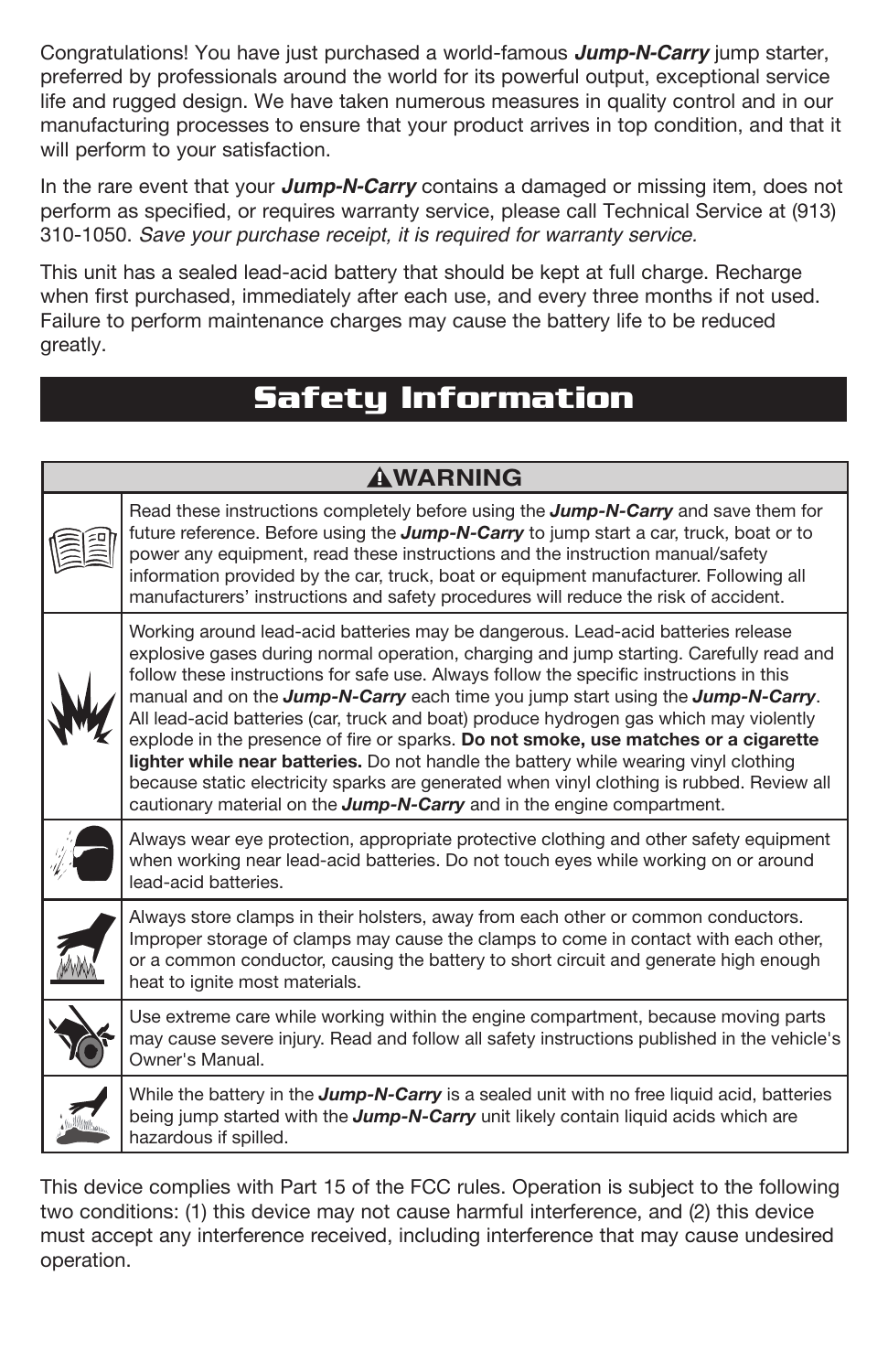General precautions for use:

- Someone should always be within range of your voice or close enough to come to your aid when you work near a lead-acid battery.
- Have plenty of fresh water and soap nearby in case battery acid contacts skin, clothing or eyes. Protective eyewear should always be worn when working near lead-acid batteries.
- If battery acid contacts skin or clothing, wash immediately with soap and water. If acid enters eye, immediately flood eye with cold running water for at least 10 minutes and get medical attention immediately.
- Be extra cautious to reduce risk of dropping a metal tool onto a battery. It might spark or short circuit the battery or another electrical part that may cause explosion.
- Remove personal metal items such as rings, bracelets, necklaces and watches when working with a lead-acid battery. A lead-acid battery can produce a shortcircuit current high enough to weld a ring or the like to metal, causing a severe burn.
- Use the **Jump-N-Carry** for jump starting lead-acid batteries only. Do not use for jump starting dry-cell batteries that are commonly used with home appliances. These batteries may burst and cause injury to persons and damage to property.
- **NEVER** charge or jump start a frozen battery.
- To prevent arcing, **NEVER** allow clamps to touch together or to contact the same piece of metal.
- Use of an attachment not recommended or sold by the manufacturer may result in a risk of damage to the unit or injury to personnel.
- When using the power extension cord, pull on the plug and never on the wire when disconnecting.
- Do not recharge the **Jump-N-Carry** with a damaged power extension cord. Replace it immediately.
- The **Jump-N-Carry** may be used under any weather condition rain, snow, hot or cold temperatures.
- Do not submerge in water.
- Do not operate with flammables such as gasoline, etc.
- If the **Jump-N-Carry** receives a sharp blow or is otherwise damaged in any way, have it checked by a qualified service person. If the **Jump-N-Carry** is leaking battery acid, do not ship it. Take it to the closest battery recycler in your area.
- Do not disassemble the **Jump-N-Carry**. Have it checked by a qualified service person.
- The **Jump-N-Carry** should never be left in a completely discharged state for any period of time. Damage to the battery could be permanent, with poor performance as a result. When not in use, recharge every three (3) months.
- Always store, use and charge the **Jump-N-Carry** in an area where children cannot get to the unit.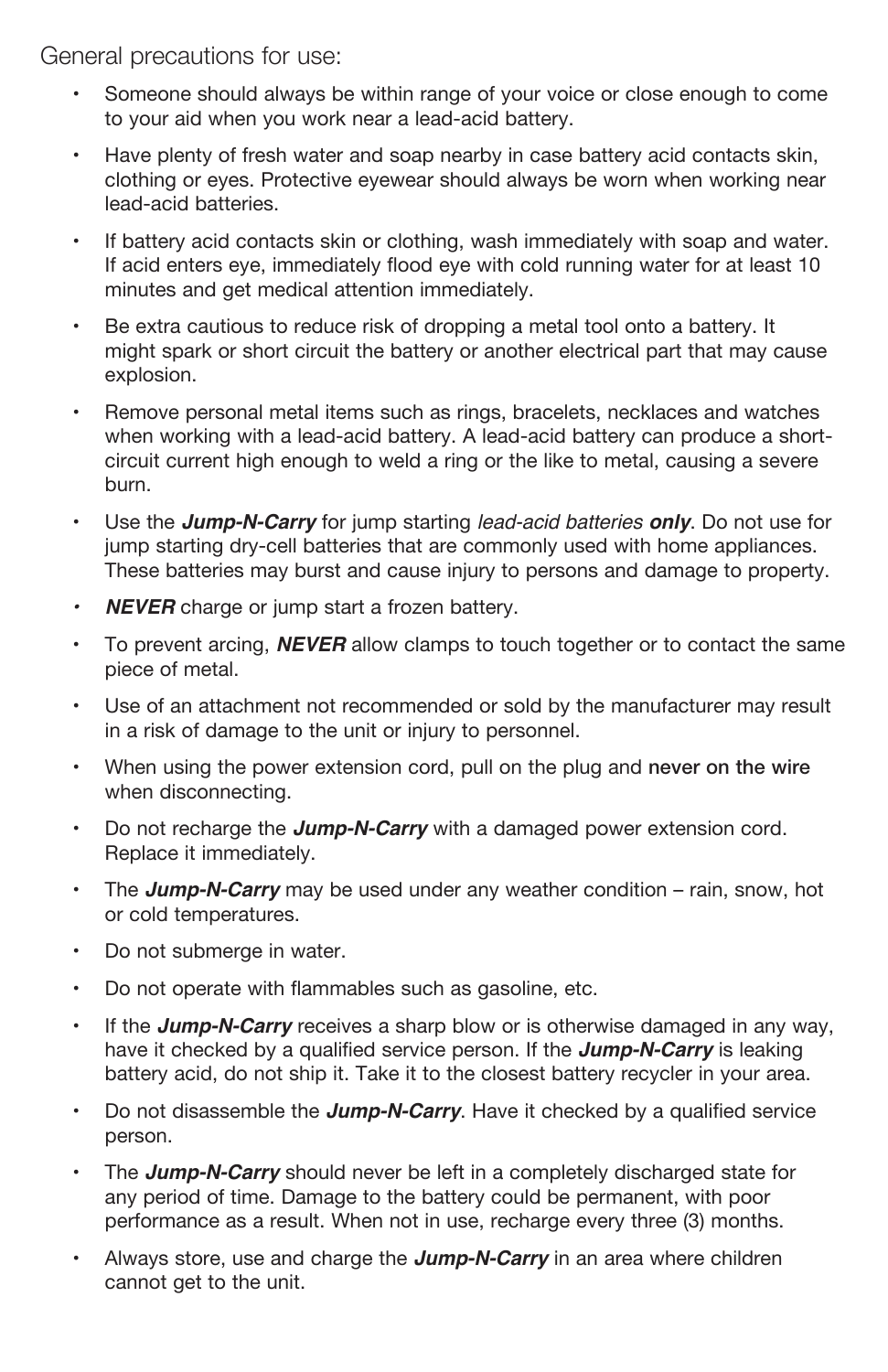#### **Features**

- The **Jump-N-Carry** provides plenty of power for starting vehicles more than enough to start most cars.
- The **Jump-N-Carry** will power most 12 Vdc accessories equipped with a male 12 Volt plug. The DC outlet features automatic overload protection.
- The unit features a test switch and battery status gauge, which provides an approximate indicator of the battery's state of charge.
- The **Jump-N-Carry** features convenient side-mounted holsters with cable tracks for easy cable and clamp management. Always re-wrap cables and re-holster the clamps after each use.
- The **Jump-N-Carry** contains the latest technology with its 12 Volt sealed, non-spillable battery and may be stored in any position.

#### **Battery Status Gauge**

Press and hold the red test button to display the battery status on the gauge.

- The **Green** shaded area indicates the unit is capable of jump starting.
- The **Yellow** shaded area indicates the unit needs to be recharged.
- The **Red** shaded area indicates the unit must be recharged immediately.

You can also get a quick check of the vehicle's charging system by depressing the red test button while connected to a running vehicle and observing the gauge.

### **Recharging**

**Note:** Upon initial purchase, charge your **Jump-N-Carry** for 24 hours.

There are two ways to charge your **Jump-N-Carry**. The recommended method is recharging using AC power, with a household extension cord connected to the built-in charger. An alternative method is through the DC power outlet using the provided 12 Volt Male-Male Extension Cord. When charging using the 12 Volt DC cord, care must be taken not to overcharge the **Jump-N-Carry,** as noted.

Charging using the built-in charger (recommended method). With this method, an extension cord (not included) is connected to the **Jump-N-Carry** through the built-in charger located on the front of the unit.

- 1. Connect the female end of the extension cord to the charger plug on the front of the unit. The charger plug has two blades and resembles a standard household plug that would fit into a 120 Vac wall receptacle.
- 2. Connect the male end to the extension cord to the AC outlet.
	- an amber LED will light to show the charging phase is in process.
- 3. Charge until the green LED lights to show that the charging process is complete and has entered maintenance mode.

*Note:* The unit can remain connected to AC power indefinitely without adverse consequences. The charging system is fully automatic and will only consume power as need to maintain the onboard battery.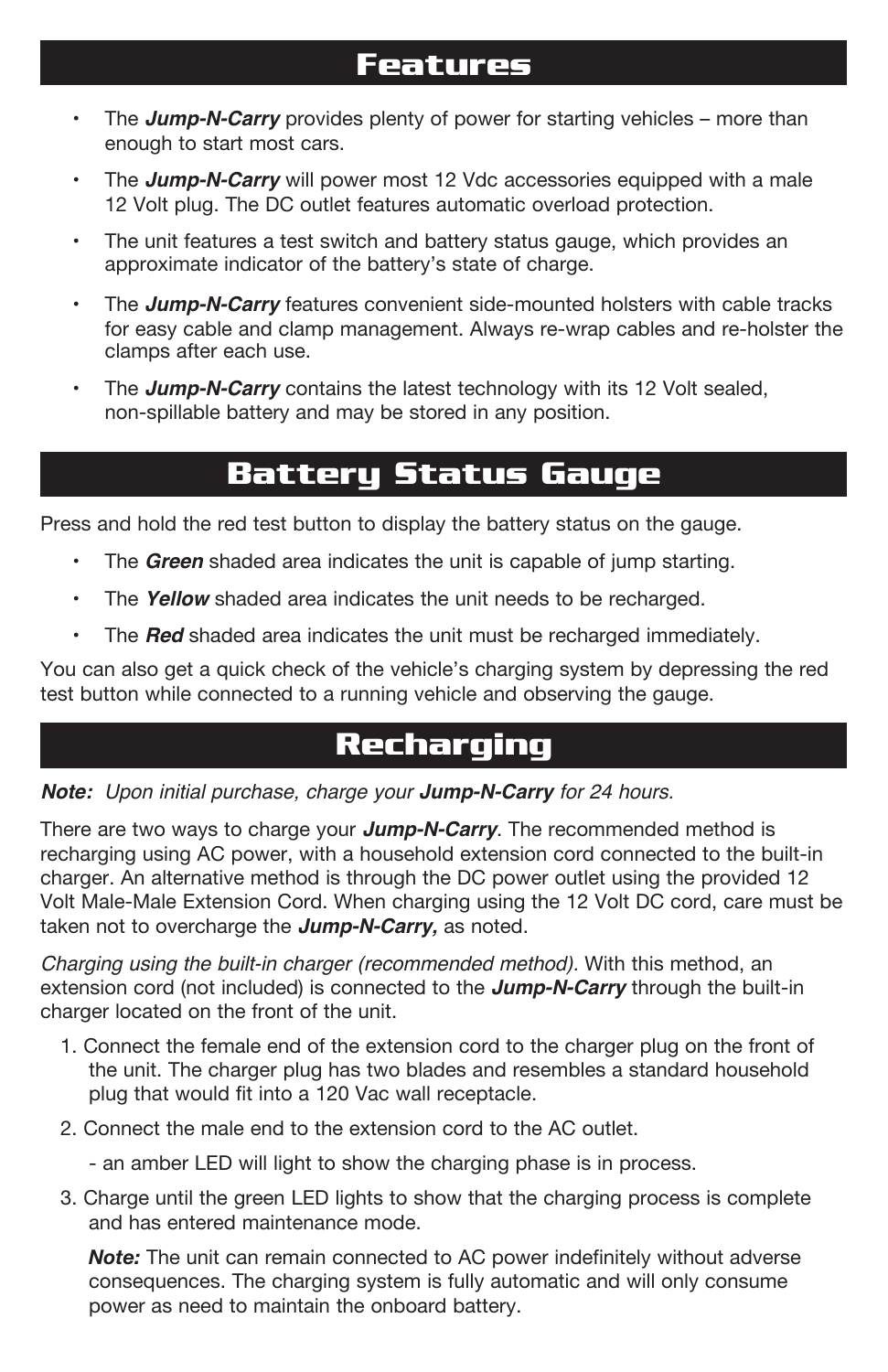Charging using the supplied 12 Volt Male-Male Extension Cord. This alternative charging method may be used when access to an AC outlet is unavailable.

- 1. Start the vehicle's engine.
- 2. Plug one end of the 12 Volt Male-Male Extension Cord into the **Jump-N-Carry** 12 Volt outlet and the other end into the vehicle's 12 Volt power port.
- 3. Charge the unit based on the suggested recharge times shown in the following table.

#### SUGGESTED 12 VOLT RECHARGE TIMES

| After jump starting:             | 20 minutes |
|----------------------------------|------------|
| After using as portable power:   | 2 hours    |
| After high discharge conditions: | 5 hours    |

**Note: DO NOT OVERCHARGE!** You must frequently monitor the DC charging process to ensure the unit is not overcharged. Overcharging will damage your **Jump-N-Carry**.

### **Jump Starting Instructions**

**Note:** For optimum performance, do not store your **Jump-N-Carry** below 50°F when using as a jump starter. **NEVER** charge or jump start a frozen battery.

- 1. Use in a well ventilated area.
- 2. Shield eyes. Always wear protective eyewear when working near batteries.
- 3. Review this instruction manual and the instruction/safety manual provided by the manufacturer of the vehicle being jump started.
- 4. Turn ignition off before making cable connections.
- 5. Clamp the positive (red +) clamp to the positive terminal on the vehicle battery (for negative ground system), or an alternate vehicle starting point as recommended by vehicle manufacturer.
- 6. Clamp the negative (black –) clamp to the vehicle ground (non-moving metal part, such as the vehicle frame).
- 7. Make sure the cables are not in the path of moving engine parts (belts, fans, etc.).
- 8. Stay clear of batteries while jump starting.
- 9. Start the vehicle (turn on the vehicle ignition).

**Note:** If the vehicle doesn't start within 6 seconds, let the **Jump-N-Carry** cool for 3 minutes before attempting to start the vehicle again or you may damage the **Jump-N-Carry**.

- 10. When the vehicle is started, disconnect the negative (–) battery clamp from the vehicle frame and return it to its holster.
- 11. Disconnect the positive (+) clamp and return it to its holster.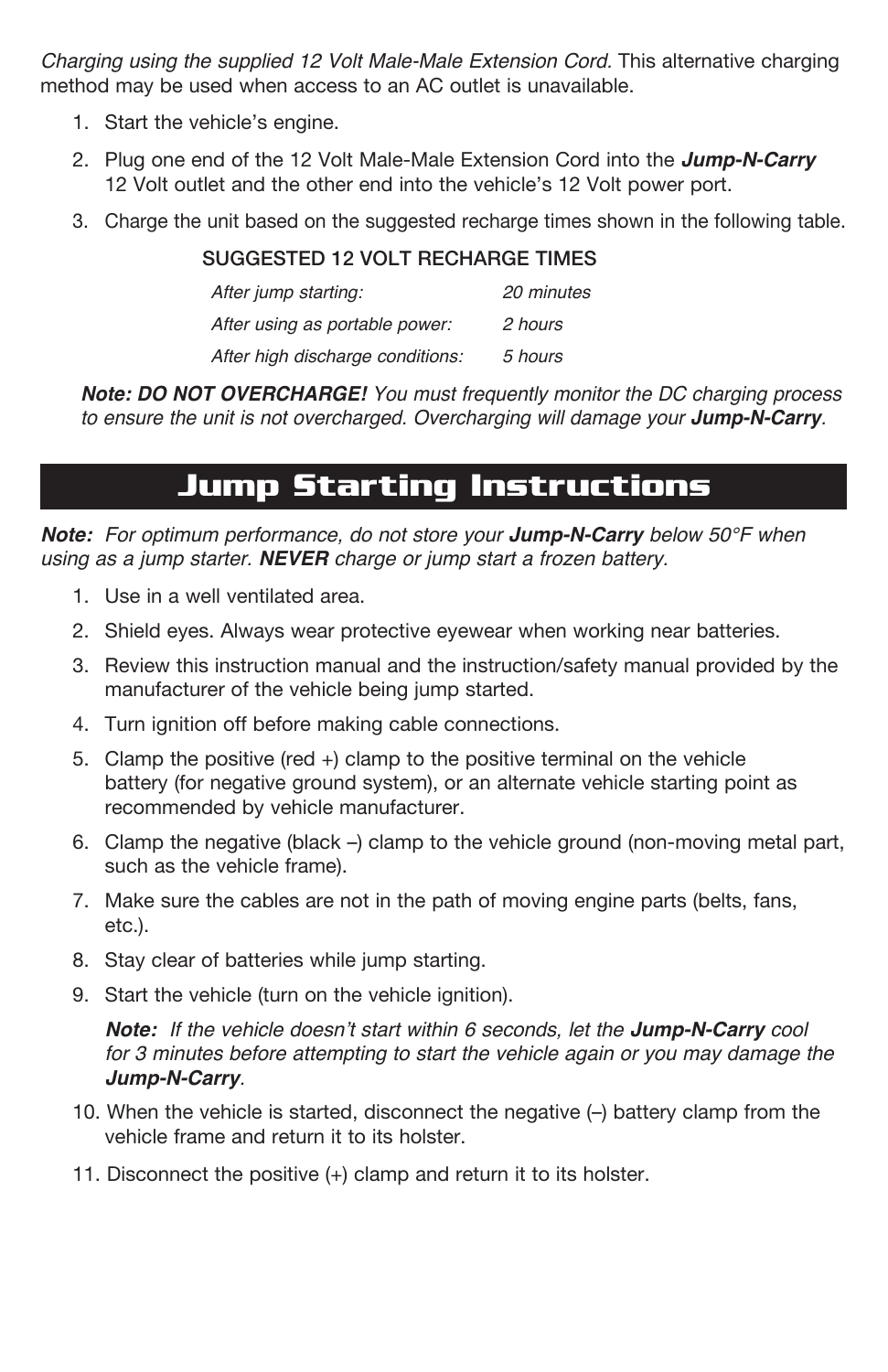### **Air Compressor Instructions**

- 1. Remove valve stem cap and connect compressor hose to the valve stem.
- 2. Turn on the air compressor and use the gauge to monitor the tire's pressure.
- 3. Once the tire has reached the appropriate PSI (noted on the tire or in the Owner's Manual), turn off the compressor.
- 4. Disconnect the compressor hose and return to storage clip. It is always good practice to test the tire pressure with an independent and properly calibrated tire gauge.
- 5. Replace valve stem cap.

**NOTE:** The **Jump-N-Carry** air compressor features an overheating protection switch that could result in a temporary shut-down of the air compressor while in use, if recommended operating temperature is exceeded. After cooling, the air compressor will reset itself and resume normal operation.

Your air compressor is equipped with a permanently lubricated, maintenance free motor. Never try to lubricate the compressor.

Regularly clean dust and dirt from the compressor cooling fins.

### **12 Volt DC Power**

Your **Jump-N-Carry** is an essential tool for all who replace automobile batteries. Most vehicles have electronic components with memory, such as alarm systems, computers, radios, phones, etc. and when the vehicle's battery is replaced, the memory is lost. However, if the Male-Male Extension Cord is connected from the **Jump-N-Carry** to the 12 Volt outlet on the vehicle, the memory can be saved.

**Note:** To use the **Jump-N-Carry** for this purpose, the chosen outlet must be live when the vehicle is turned OFF. On some vehicles, 12 Volt outlets are deactivated when the vehicle is turned OFF.

Your **Jump-N-Carry** is also a portable power source for all 12 Vdc accessories equipped with a male 12 Volt plug. The DC outlet on the **Jump-N-Carry** has automatic overload protection.

When your **Jump-N-Carry** is used with a DC to AC power inverter, it can operate appliances normally powered by 120 Vac or 220 Vac. Recommended inverter for the portable power source is 300 watts maximum. For more information, contact your nearest **Jump-N-Carry** dealer.

#### **Performance and Temperature**

Performance of your **Jump-N-Carry** will depend upon several factors:

- A good, solid connection between the **Jump-N-Carry** clamps and the battery and ground connections are a must. Moving the clamps back and forth while connecting to the battery will help create a better connection.
- Clean connections between your vehicle or equipment battery and its terminals are very important. For an optimal connection, corrosion (soft grayish-white build-up) on battery terminals must be removed. With the ignition turned off, disconnect the battery cables and clean the terminals and battery posts with a baking soda solution.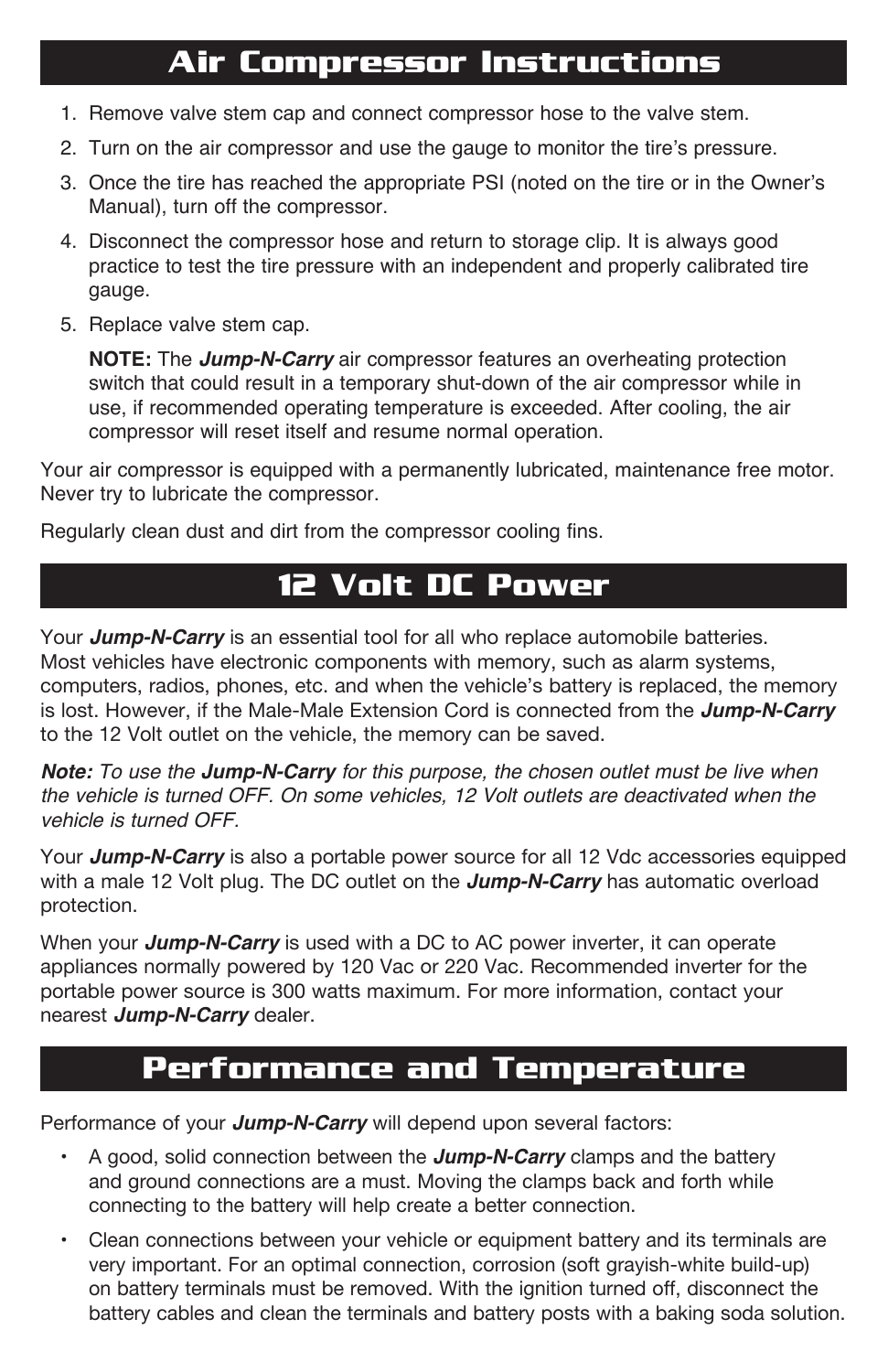• All batteries are affected by temperature changes, and the small, lightweight battery in the **Jump-N-Carry** is more sensitive to storage temperature than a standard automotive battery. Temperatures above 70ºF decrease amperage output. The ideal storage environment is room temperature, or 68ºF.

### **Troubleshooting/FAQs**

- Q. What should I do if the **Jump-N-Carry** will not hold a charge?
- A. Load test the battery. Charge battery 24 hours before load testing. Connect a load tester to the **Jump-N-Carry** clamps to check battery amperage. Depending on the model of load tester, your load testing procedure may vary. Load the unit for 6 seconds with a 100 Amp load and it should maintain at least 9.0 Vdc.
- Q. What is the ideal use for the **Jump-N-Carry**?
- A. The **Jump-N-Carry** performs strongly when a vehicle's battery needs an extra boost because a light or radio was left on, or when a vehicle has been sitting for a long period of time. The **Jump-N-Carry** will start vehicles without any other batteries present, but the primary use is for an extra boost.
- Q. Will the **Jump-N-Carry** start every vehicle?
- A. No. In addition to a dead battery, a car may have other mechanical problems that would prevent the **Jump-N-Carry** from starting the vehicle.
- Q. How often should I recharge the **Jump-N-Carry**?
- A. To maximize battery life, charging after every use is recommended. The **Jump-N-Carry** should not be left in a discharged state. The battery in the **Jump-N-Carry** has no memory problems and should not be treated as a rechargeable tool (cordless drills, camcorders, etc.).
- Q. How many jump starts can I get from the **Jump-N-Carry** before recharging?
- A. A large number of factors affect this answer, including the following: the length of time for each jump start, the charge level of the original battery, the length of time between jump starts, the temperature of the vehicles being jump started (winter cold makes for difficult starting), the size of the engines (4-cycl, 6-cycl, 8-cycl, etc.), the mechanical condition of the engine and starter, and more. These factors must all be weighed on an individual basis before an accurate answer can be given. It's feasible to get 10-30 starts (individual's results will differ) from a single charge, but this violates the rule of immediate charging after every use.
- Q. After jump starting, can I leave the unit hooked to the battery to recharge the **Jump-N-Carry** while the engine is running?
- A. No. Attempting to recharge the **Jump-N-Carry** by this method is not recommended. Vehicle alternators output anywhere from 25-125 amps. This charging rate greatly exceeds the recommended recharging rate for **Jump-N-Carry.** Charging by this method will result in overcharging the **Jump-N-Carry** battery, and may void the product warranty.
- Q. What accessories can be used in the optional 12 Volt outlet?
- A. Any accessory up to 12 amps can be powered by the **Jump-N-Carry**. This unit is equipped with an automatic reset circuit breaker, should the current exceed 12 amps. At the same time, this limits any recharge current through the 12 Volt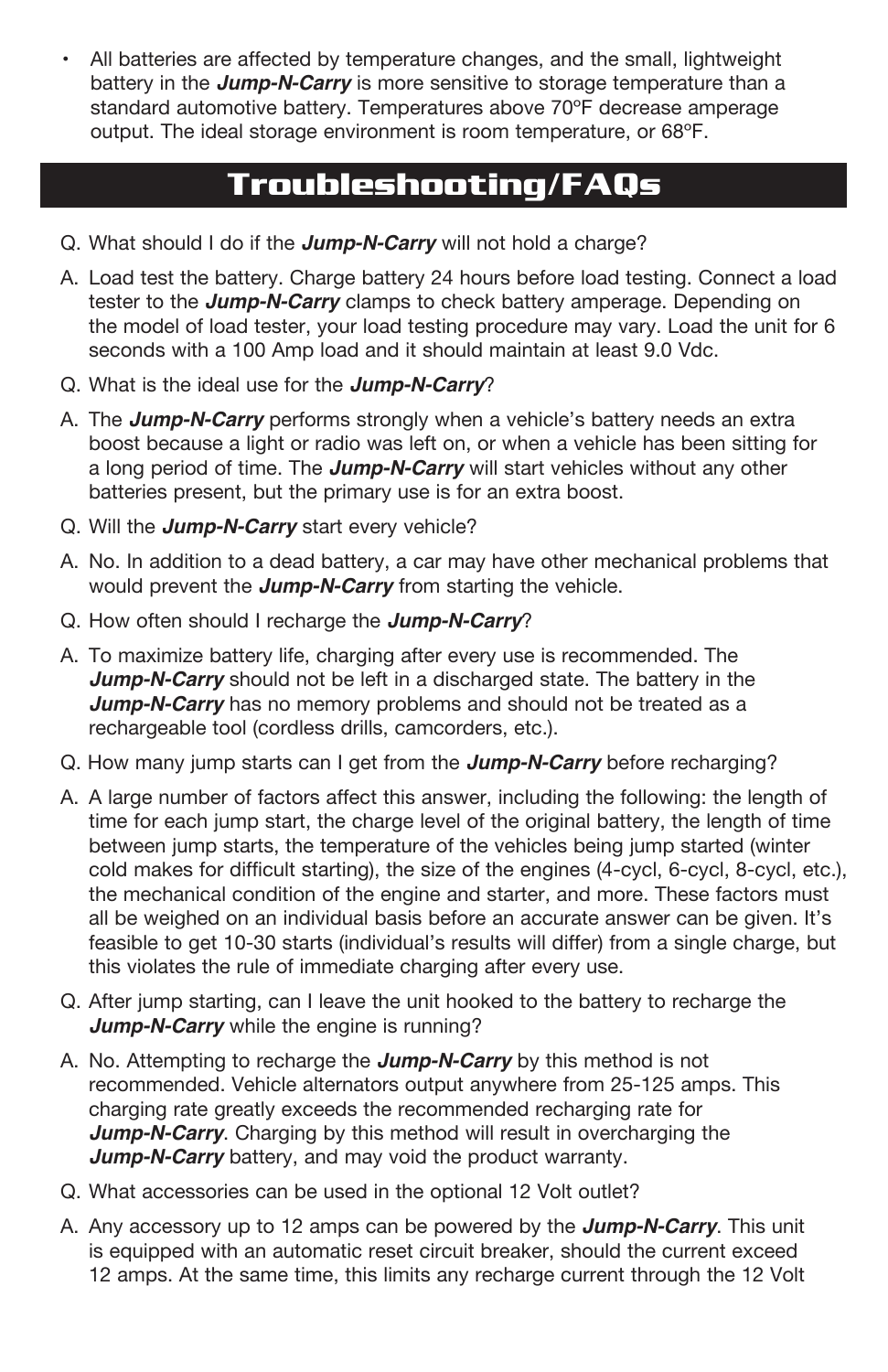outlet to 12 amps. One can power almost any 12 Volt tool or accessory (examples: impact wrenches, fans, radios, cellular phones, navigation equipment, camcorders, emergency power, trolling motors, coolers, small refrigerators, etc.).

- Q. Can the **Jump-N-Carry** battery be replaced?
- A. Yes, call Technical Service at (913) 310-1050 (U.S.).
- Q. Can the **Jump-N-Carry** be recycled?
- A. Yes, the environment was one of our main concerns in the development and design of the **Jump-N-Carry**. Most battery outlets can dispose of this product at its life's end. In fact, your **Jump-N-Carry** contains a sealed, non-spillable lead acid battery and proper disposal is required by law. See Battery Removal and Disposal Instructions.
- Q. I have a regular 10 amp battery charger, can I use it to recharge the **Jump-N-Carry**?
- A. No, only the methods reviewed in the "Recharging" section should be used.
- Q. Is the **Jump-N-Carry** goof proof?
- A. No, jump starting instructions must be followed. Read and understand all safety and operating instructions in this manual and those found in the owner's manual of any vehicle being jump started before using your **Jump-N-Carry**.
- Q. How long should I expect the **Jump-N-Carry** to take to fill my tire?
- A. Many aspects affect how quickly a tire will fill, but a good rule of thumb is that a typical car tire that is completely flat will fill within 4-7 minutes.
- Q. After using the air compressor for a long period of time, sometimes it shuts off  $-$  is this normal?
- A. Yes. The safety features of the **Jump-N-Carry** include a sensor to ensure that the compressor does not exceed its recommended operating temperature range. Contributing factors for higher temperatures while in use are: long operating cycles, low battery charge, clogged vents, operation in a poorly ventilated environment.
- Q. Why is the **Jump-N-Carry** taking too long to inflate a tire?
- A. With the hose attached to your tire stem and the compressor running, apply small amounts of soapy water to the hose connections. The presence of bubbles indicates a potential problem. Make sure the connection is properly tightened. If this does not stop the leak, contact Clore Automotive Technical Service.

## **Testing The Battery**

After fully charging the battery (see "Recharging" section), apply a 100 amp load to the unit for a period of 6 seconds, while monitoring the battery voltage. The battery is good if the voltage is 9.0 Vdc or higher.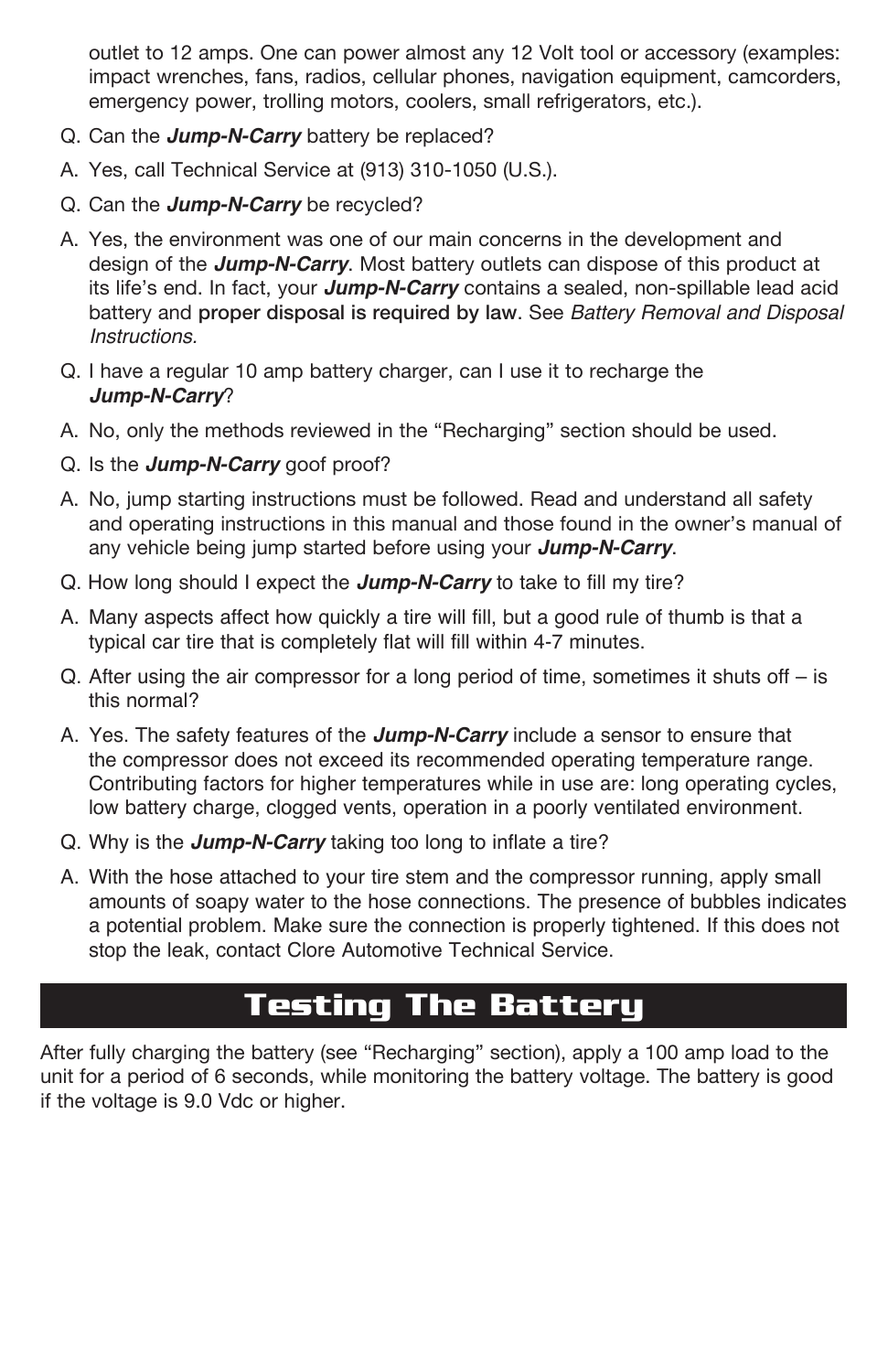### **Storage**

The **Jump-N-Carry** may be stored virtually anywhere, and in any position. However, take precautions to ensure that the positive and negative clamps do not come into contact with each other or a common metal surface. We recommend storing the **Jump-N-Carry** in the box in which it was originally received. Always be sure to re-wrap cables and re-holster clamps, reinstalling the Grip Guards™ in the process, after each use and prior to storage.

### **Battery Replacement and Disposal**

**This unit contains a sealed non-spillable lead-acid battery. This battery must be recycled.** Consult your state or local government concerning regulations for proper disposal.



The battery inside this product is a sealed lead-acid battery. It is required by law to be removed and recycled or disposed of properly. While there are federal regulations that must be complied with throughout the United States, your individual state or governments may have additional regulations to be followed.

When the battery in this product is in need of replacement, remove it according to the instructions provided below and take it to your local recycling center for proper recycling or disposal. If you don't have a local recycling center that handles sealed lead-acid batteries, contact your local environmental agency for instructions.

#### Removal instructions:

Begin by making sure that both clamps are securely placed in a position that ensures they will not come into contact with each other.

- 1. Lay the **Jump-N-Carry** down on its front. On the back of the unit, locate the 14 screws that hold the case together (including a total of 6 screws located in the cable management tracks).
- 2. Remove the screws, then lift off the back half of the case, lifting first from the bottom.
- 3. On the top of the battery are two terminals, each with wires connected to them. Disconnect these wires from the battery by removing the bolts that hold them to the battery terminals. To prevent accidental arcing, be careful not to touch both battery terminals with the tools being used to remove the bolts.
- 4. Lift the battery out of the front half of the case.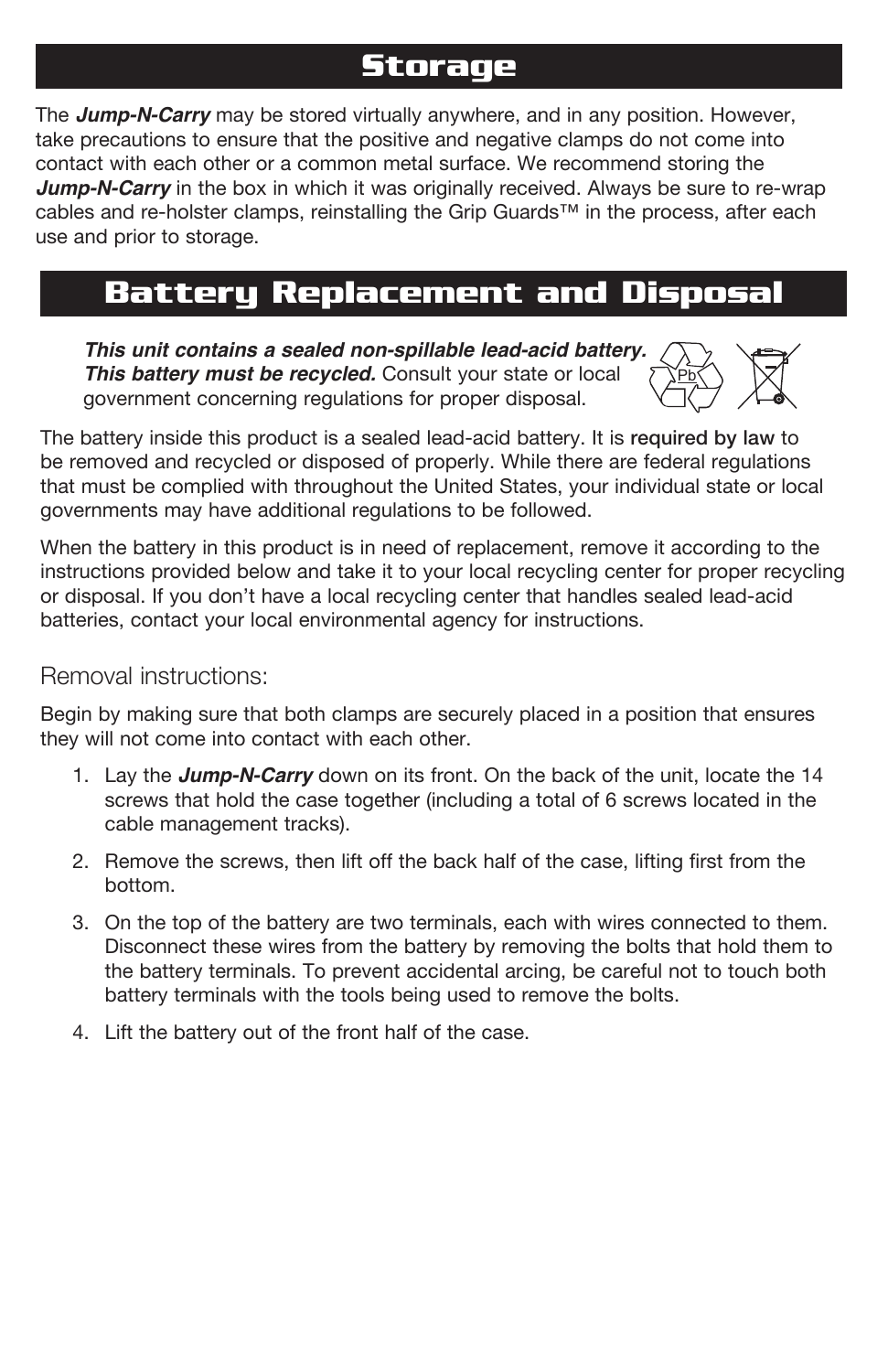### **Jump-N-Carry Limited Warranty**

Clore Automotive warrants this product to be free from defects in material or workmanship for a period of one year from the date of original end user purchase.

This warranty extends to each person who acquires lawful ownership within one year of the original retail purchase, but is void if the product has been abused, altered, misused or improperly packaged and damaged when returned for repair.

This warranty applies to the product only and does not apply to any accessory items included with the product which are subject to wear from usage; the replacement or repair of these items shall be at the expense of the owner.

THE TERMS OF THE CLORE AUTOMOTIVE LIMITED WARRANTY CONSTITUTE THE BUYER'S SOLE AND EXCLUSIVE REMEDY. THE IMPLIED WARRANTIES OF MERCHANTABILITY AND FITNESS FOR A PARTICULAR PURPOSE ARE LIMITED IN DURATION TO THIS EXPRESS WARRANTY. AFTER 1 YEAR FROM DATE OF PURCHASE, ALL RISK OF LOSS FROM WHATEVER REASON SHALL BE PUT UPON THE PURCHASER.

CLORE AUTOMOTIVE SHALL NOT BE LIABLE FOR INCIDENTAL AND CONSEQUENTIAL DAMAGES UNDER ANY CIRCUMSTANCES: CLORE AUTOMOTIVE'S LIABILITY, IF ANY, SHALL NEVER EXCEED THE PURCHASE PRICE OF THIS PRODUCT REGARDLESS OF WHETHER LIABILITY IS PREDICATED UPON BREACH OF WARRANTY (EXPRESS OR IMPLIED), NEGLIGENCE, STRICT TORT OR ANY OTHER THEORY.

Some states do not permit the limitation of warranties or limitation of consequential or incidental damages, so the above disclaimer and limitation may not apply to you. This warranty gives you specific legal rights, and you may also have other rights which vary from state to state.

## **For Warranty or Service**

If this product fails within the first 30 days after retail purchase due to a defect in material or workmanship, return it to your place of purchase for an exchange. From day 31 to day 365 after retail purchase, your product should be sent to Clore Automotive at the address below for service. A valid, dated sales receipt is required to obtain service under this warranty.

Jump Starter Repair 8600 NE Underground Drive, Pillar 248 Kansas City, MO 64161 800.328.2921 913.310.1050

For best service and to receive periodic product updates, follow the instructions below to register your purchase:

please visit: www.cloreregistration.com

Click on the Jump-N-Carry logo. Complete the information in the web form and click "submit." It's that easy!

For answers to questions concerning use, out-of-warranty service, or warranty/ service information on this or other Clore Automotive products, contact us at 800.328.2921 (913.310.1053).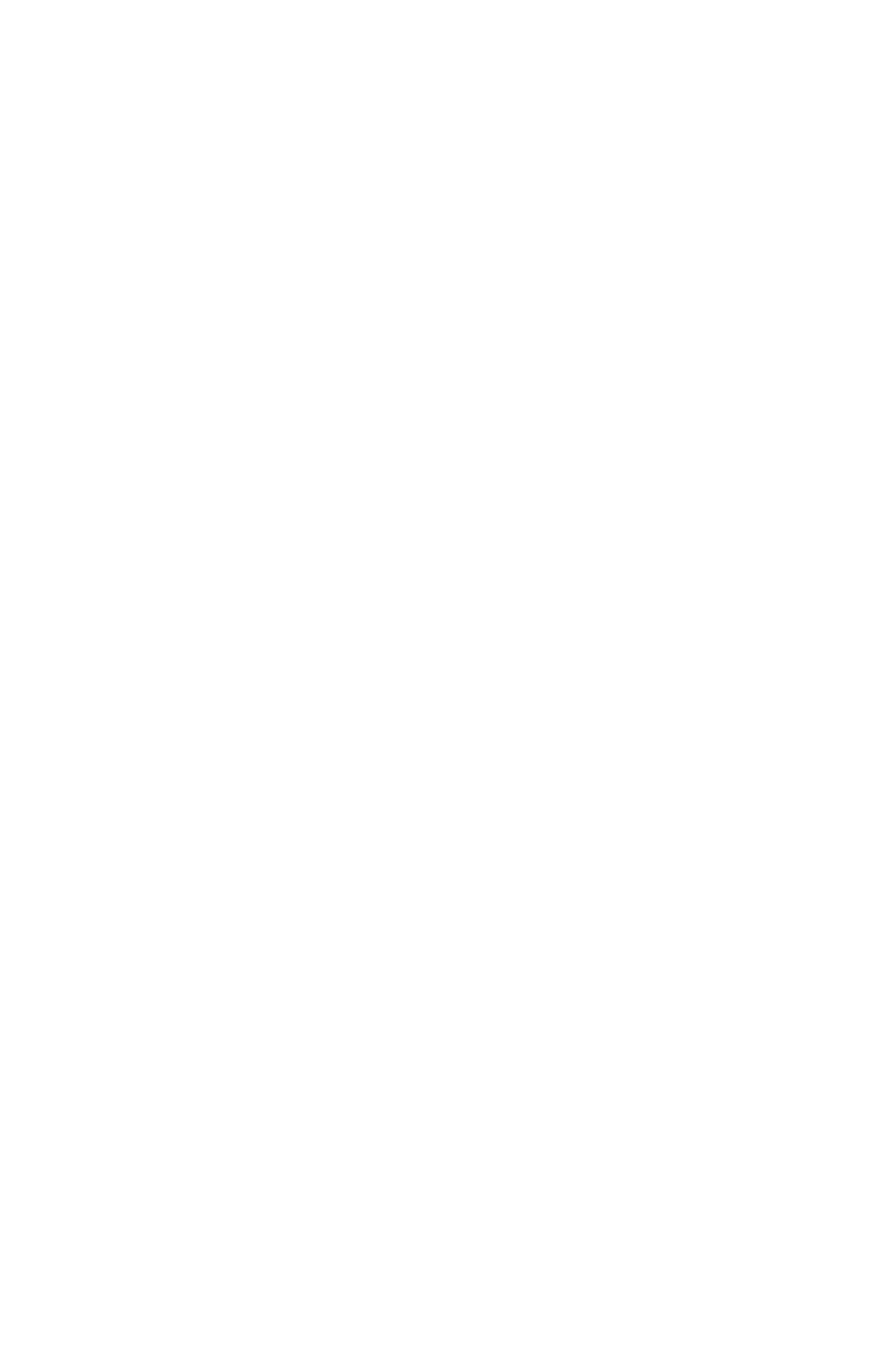¡Felicitaciones! Usted acaba de comprar un mundo-famoso **Jump-N-Carry** principio del salto, preferido por profesionales alrededor del mundo para su producción poderosa, vida útil excepcional y diseño escabroso. Hemos tomado numerosas medidas en los procesos de fabricación y control de calidad para asegurarnos de que el producto llegue a sus manos en condiciones óptimas y que funcione a su entera satisfacción.

En el caso eventual de que su **Jump-N-Carry** contenga un componente dañado, carezca de algún elemento, no funcione según lo especificado o requiera una reparación con cobertura de garantía, comuníquese con el Servicio técnico al (913) 310-1050. Guarde la factura de compra, ya que se precisa para la reparación con cobertura de garantía.

Esta unidad contiene una batería sellada de plomo-ácido que debe permanecer cargada a su máxima capacidad. Recárguela al adquirir la unidad, inmediatamente después de cada uso y una vez cada tres meses cuando no lo use. Si no se realizan las cargas de mantenimiento, la vida útil de la batería puede reducirse enormemente.

| Información de Seguridad |                                                                                                                                                                                                                                                                                                                                                                                                                                                                                                                                                                                                                                                                                                                                                                                                                                                                                                                                        |  |  |  |
|--------------------------|----------------------------------------------------------------------------------------------------------------------------------------------------------------------------------------------------------------------------------------------------------------------------------------------------------------------------------------------------------------------------------------------------------------------------------------------------------------------------------------------------------------------------------------------------------------------------------------------------------------------------------------------------------------------------------------------------------------------------------------------------------------------------------------------------------------------------------------------------------------------------------------------------------------------------------------|--|--|--|
| <b>AADVERTENCIA</b>      |                                                                                                                                                                                                                                                                                                                                                                                                                                                                                                                                                                                                                                                                                                                                                                                                                                                                                                                                        |  |  |  |
|                          | Lea todas estas instrucciones antes de usar la unidad <b>Jump-N-Carry</b> y quárdelas para<br>referencia futura. Antes de usar la unidad <b>Jump-N-Carry</b> para arrancar el motor de un auto,<br>camioneta o bote, o para alimentar cualquier equipo, lea estas instrucciones, el manual de<br>instrucciones y la información de seguridad que proporciona el fabricante del auto,<br>remolque, bote o equipo. Al sequir todas las instrucciones y procedimientos de sequridad<br>del fabricante, se reducirá el riesgo de accidentes.                                                                                                                                                                                                                                                                                                                                                                                               |  |  |  |
|                          | Trabajar cerca de baterías de plomo-ácido puede ser peligroso. Las baterías de plomo-ácido<br>emanan gases explosivos durante la operación, la carga y el arranque de emergencia<br>normales. Lea con cuidado y siga estas instrucciones para un uso sin peligros. Siga siempre<br>las instrucciones específicas de este manual y las que se hallan en la unidad <b>Jump-N-Carry</b><br>cada vez que vaya a arrancar un motor con su Jump-N-Carry.<br>Todas las baterías de plomo-ácido (autos, remolques y botes) producen gas de hidrógeno,<br>que puede explotar con violencia si hay chispas o fuego. No fume ni use fósforos o<br>encendedores mientras esté cerca de las baterías. No manipule la batería si está usando<br>ropa de vinilo porque, con la fricción, el vinilo produce chispas de corriente estática. Revise<br>toda la información de seguridad de la unidad <b>Jump-N-Carry</b> y del compartimiento del motor. |  |  |  |
|                          | Utilice siempre protección para los ojos, vestimenta adecuada y otros equipos de seguridad<br>al trabajar cerca de baterías de plomo-ácido. No se toque los ojos mientras trabaje con o<br>cerca de baterías de plomo-ácido.                                                                                                                                                                                                                                                                                                                                                                                                                                                                                                                                                                                                                                                                                                           |  |  |  |
|                          | Guarde siempre las pinzas en sus cubiertas, sin que se toquen entre sí o un mismo elemento<br>conductor. Si las pinzas no se guardan correctamente, podrían entrar en contacto entre sí o<br>mediante un elemento conductor en común y producir un cortocircuito en la batería, lo que<br>generaría tanto calor que podría incendiar la mayoría de los materiales.                                                                                                                                                                                                                                                                                                                                                                                                                                                                                                                                                                     |  |  |  |
|                          | Tenga sumo cuidado al trabajar en el compartimiento del motor, ya que las partes móviles<br>puedes provocar lesiones graves. Lea y siga todas las instrucciones de seguridad que<br>contenga el manual del vehículo.                                                                                                                                                                                                                                                                                                                                                                                                                                                                                                                                                                                                                                                                                                                   |  |  |  |
|                          | Si bien la batería de la unidad Jump-N-Carry está sellada y sin ácido líquido suelto, es<br>probable que las baterías que se van a arranque con la unidad <b>Jump-N-Carry</b> contengan<br>ácidos líquidos que son peligrosos si se derraman.                                                                                                                                                                                                                                                                                                                                                                                                                                                                                                                                                                                                                                                                                          |  |  |  |

Este dispositivo cumple con la Parte 15 de las reglas de la FCC. El funcionamiento está sujeto a las siguientes dos condiciones: (1) este dispositivo no puede causar interferencias perjudiciales, y (2) este dispositivo debe aceptar cualquier interferencia recibida, incluidas las interferencias que puedan causar un funcionamiento no deseado.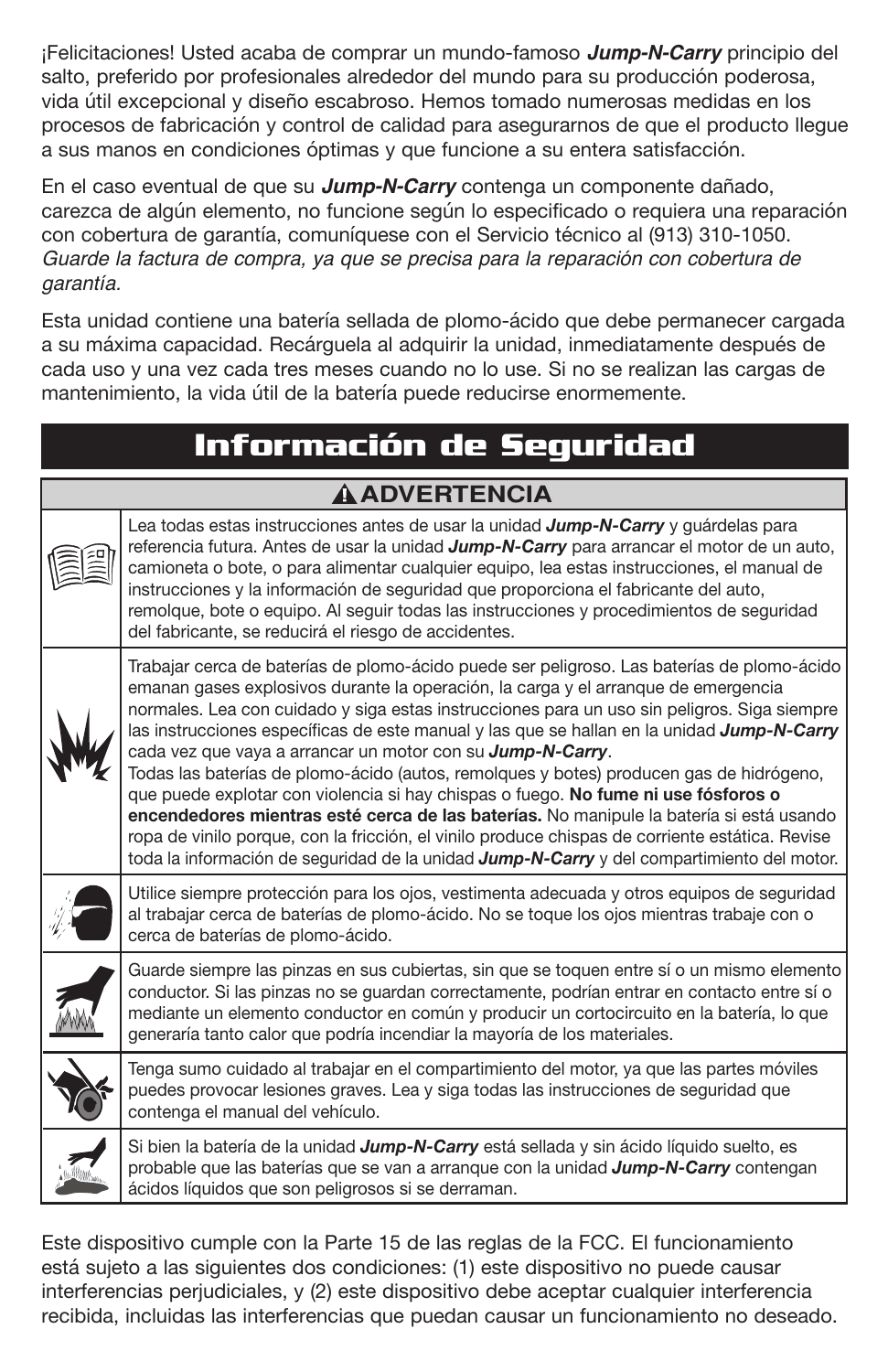Las precauciones generales para el uso:

- Al trabajar cerca de baterías de plomo-ácido, siempre debe haber alguien cerca, para que pueda oírlo y ayudarlo de ser necesario.
- Tenga a mano abundante agua fresca y jabón, por si el ácido de la batería entra en contacto con la piel, los ojos o la ropa. Siempre debe usar protección para los ojos al trabajar cerca de baterías de plomo-ácido.
- Si el ácido de la batería entra en contacto con la piel o la ropa, lávela de inmediato con agua y jabón. Si el ácido entra en contacto con los ojos, enjuáguelos de inmediato con abundante agua fría por un mínimo de 10 minutos y solicite atención médica con urgencia.
- Tenga sumo cuidado en evitar que una herramienta metálica caiga sobre la batería. Podría producir chispas o provocar un cortocircuito en la batería u otras piezas eléctricas y así originarse una explosión.
- Al trabajar con baterías de plomo-ácido, quítese los accesorios personales de metal, tales como anillos, brazaletes, collares y relojes. Las baterías de plomo-ácido pueden provocar un cortocircuito con corriente capaz de derretir completamente un anillo u objeto similar y así provocar quemaduras graves.
- Utilice la unidad **Jump-N-Carry** para arrancar sólo baterías de plomo-ácido. No la utilice para recargar baterías de celdas secas, que suelen usarse en los electrodomésticos. Podrían explotar y provocar lesiones y daños materiales.
- **NUNCA** arranque ni recargue una batería congelada.
- Para evitar la formación de un arco eléctrico, **NUNCA** permita que las pinzas se toquen entre sí o entren en contacto con una misma pieza de metal.
- El uso de accesorios no recomendados o comercializados por el fabricante podría representar un riesgo de daño a la unidad o lesiones al personal.
- Si utiliza un cargador de pared o un cable de extensión, al desconectar la unidad, tire del enchufe, nunca del cable.
- No recargue la unidad **Jump-N-Carry** con un cable de extensión dañado. Reemplácelo inmediatamente.
- La unidad *Jump-N-Carry* puede utilizarse en cualquier condición climática: lluvia, nieve, calor o frío.
- No la sumerja en agua.
- No la opere cerca de productos inflamables, como gasolina, etc.
- Si la unidad **Jump-N-Carry** recibe un golpe fuerte o se daña de alguna manera, haga que la revise un profesional de servicio técnico. Si se produce un derrame de ácido de la batería, no la despache. Llévela al establecimiento de reciclado de baterías más próximo a su domicilio.
- No desarme la unidad **Jump-N-Carry**. Haga que la revise un profesional de servicio técnico.
- La unidad **Jump-N-Carry** nunca debe quedar con la batería totalmente descargada durante lapso alguno. La batería podría dañarse en forma permanente y, en consecuencia, funcionar mal. Cuando no la use, recárguela cada tres (3) meses.
- Siempre tienda, utiliza y carga el **Jump-N-Carry** en un área donde niños no pueden llegar a la unidad.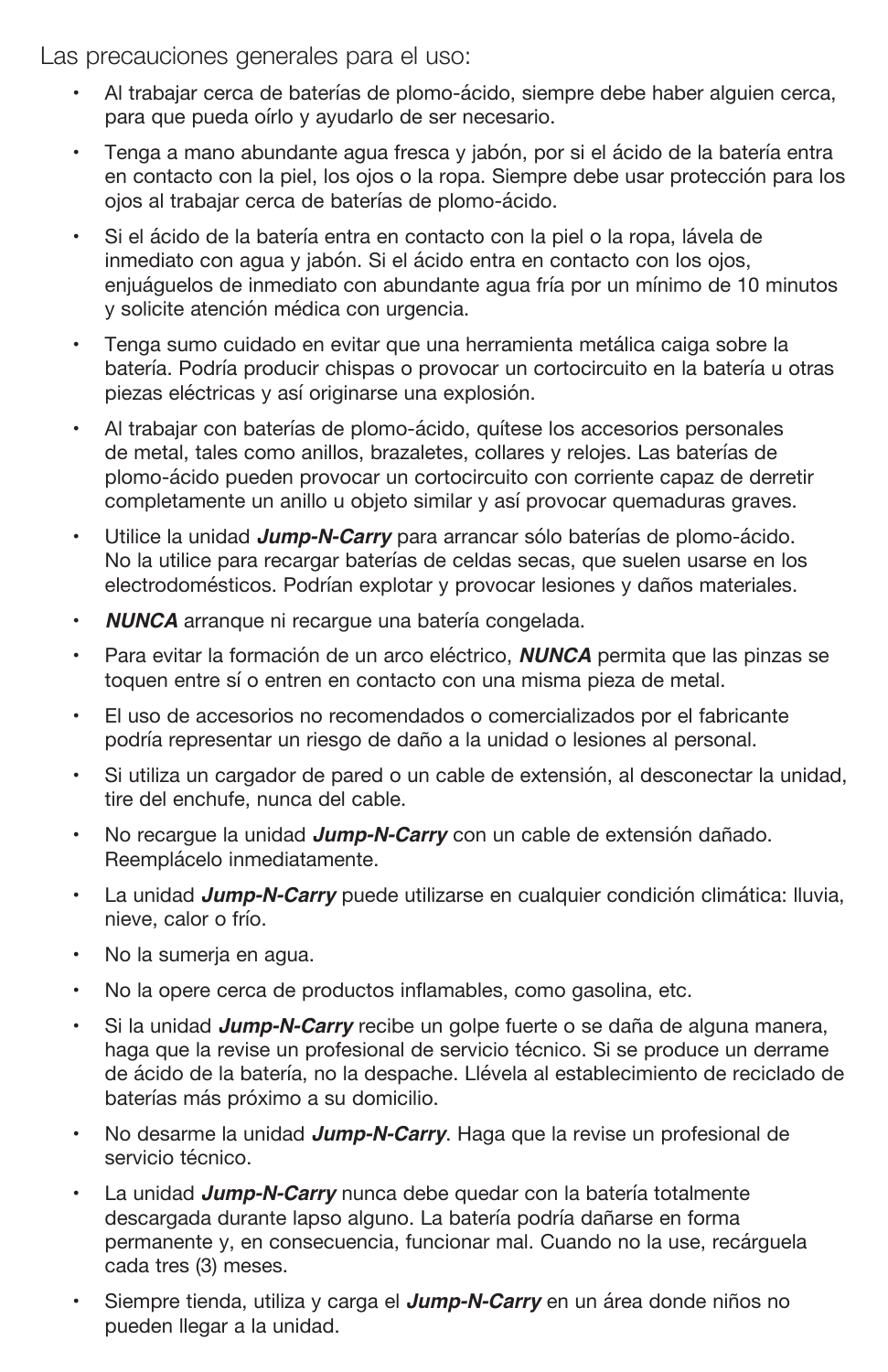## **Características**

- La unidad **Jump-N-Carry** proporciona abundante energía para arrancar vehículos, más de lo que necesitan la mayoría de los autos.
- La unidad **Jump-N-Carry** alimentará a la mayoría de los accesorios de 12 voltios de CD que cuenten con un enchufe macho de 12 voltios. El tomacorriente de CD brinda protección automática contra sobrecargas.
- La unidad contiene un interruptor de prueba y el calibrador de la posición de batería, que proporciona un indicador aproximado del estado de batería de la carga.
- Las **Jump-N-Carry** características el lado conveniente montó fundas con vestigios de cable para la administración fácil de cable y abrazadera. Siempre reemplace cables y abrazaderas después de cada uso.
- Gracias a su tecnología de última generación y su batería sellada antiderrame de 12 voltios, la unidad **Jump-N-Carry** puede guardarse en cualquier posición.

# **Calibrador de Posición de Batería**

La prensa y tiene el botón rojo de la prueba para demostrar la posición de batería en el calibrador.

- El área dada sombra **Verde** indica la unidad es capaz de arranca.
- El área dada sombra **Amarilla** indica las necesidades de la unidad para ser recargadas.
- El área dada sombra **Roja** indica la unidad se debe recargar inmediatamente.

Usted puede obtener también un cheque rápido del vehículo es cargando sistema deprimiendo el botón rojo de la prueba mientras conectado a un vehículo y observar corrientes el calibrador.

#### **Recarga**

**Nota:** Antes de utilizar el equipo por primera vez, cargue su **Jump-N-Carry** por 24 horas. Usted cuenta con dos formas de cargar su **Jump-N-Carry**. El método sugerido es la recarga por medio de la alimentación de CA, con el cable de extensión doméstico conectado al cargador incorporado. Un método alternativo es por medio del toma de alimentación de CC utilizando el cable de extensión de 12 voltios macho-macho incluido. Cuando carga el equipo utilizando el cable de CC de 12 voltios, debe tener cuidado de no sobrecargar el **Jump-N-Carry**, como se indica.

Carga con el cargador incorporado (método recomendado). Con este método, el cable de extensión (no incluido) se conecta al **Jump-N-Carry** a través del cargador integrado que se halla en el frente de la unidad.

- 1. Conecte el extremo hembra del cable de extensión al tomacorriente del cargador que se halla en el frente de la unidad. El conector del cargador tiene dos láminas y se asemeja a un tomacorriente hogareño. Puede conectarse a un tomacorriente de pared de 120 voltios de corriente alterna.
- 2. Conecte el extremo macho del cable de extensión a la toma de CA.- una luz LED color ámbar mostrará que la carga está en proceso.
- 3. Cargue hasta que las luces LED verdes muestren que el proceso de carga se completó y que entró en el modo de mantenimiento.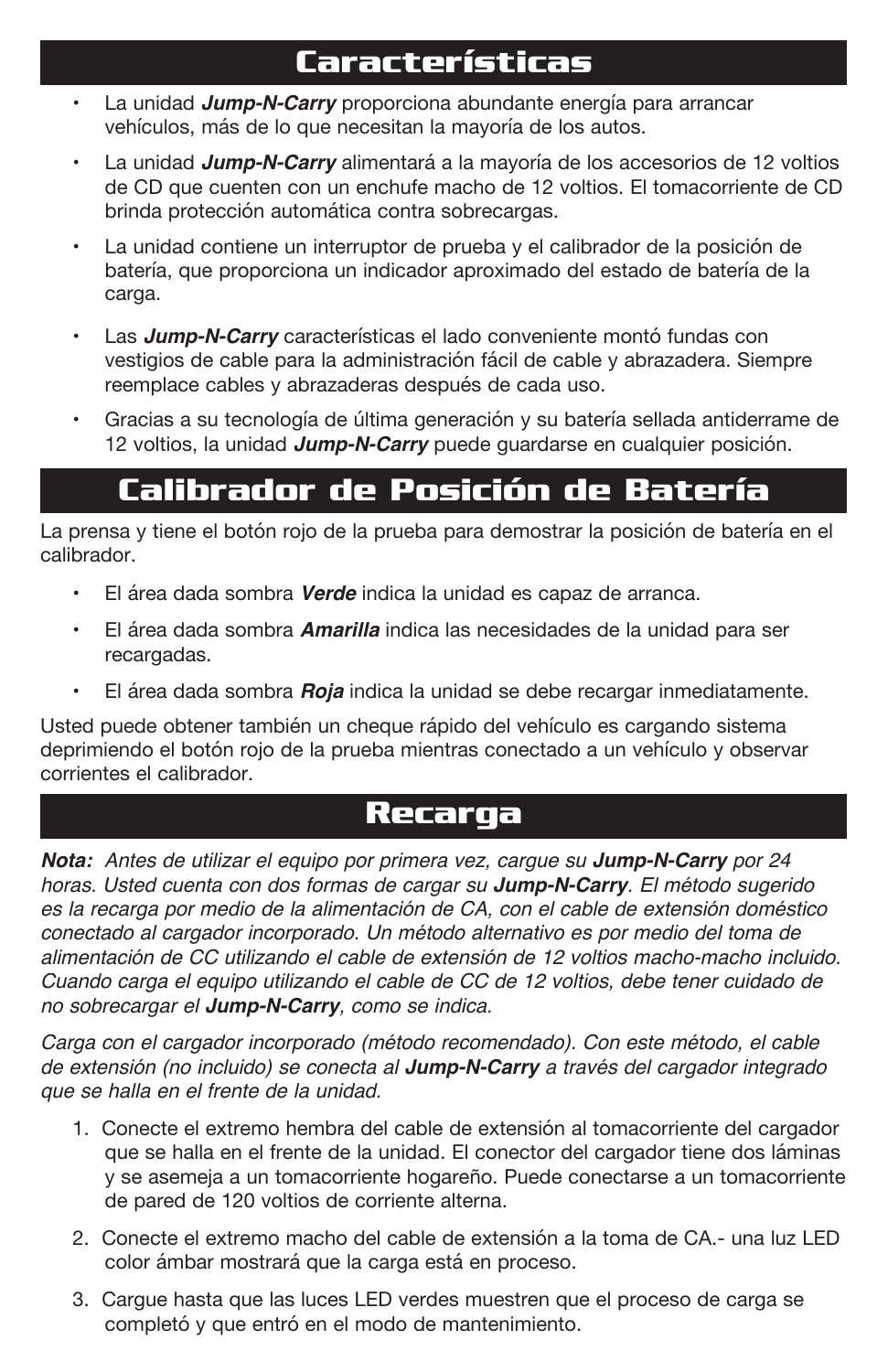*Nota:* La unidad puede permanecer conectada a tomacorrientes de CA indefinidamente, sin que esto cause resultados adversos. El sistema de carga es completamente automático y sólo consumirá la energía necesaria para mantener la batería incorporada.

Carga por medio del cable de extensión macho-macho de 12 voltios incluido. Este método de carga alternativo puede utilizarse cuando no se encuentre disponible el acceso a un toma de CA.

- 1. Encienda el motor del vehículo.
- 2. Enchufe un extremo del cable de extensión macho-macho de 12 voltios en el toma de 12 voltios de **Jump-N-Carry** y el otro extremo en el puerto de alimentación de 12 voltios del vehículo.
- 3. Cargue la unidad de acuerdo a los tiempos de recarga sugeridos en la tabla que se encuentra a continuación.

#### TIEMPOS SUGERIDOS DE RECARGA PARA 12 VOLTIOS

| Luego del arrangue:                                       | 20 minutos |
|-----------------------------------------------------------|------------|
| Luego de utilizarlo como fuente de alimentación portátil: | 2 horas    |
| Luego de condiciones de alto nivel de descarga:           | 5 horas    |

**Nota: ¡NO SOBRECARGUE!** Debe controlar el proceso de carga de CC a menudo para asegurar que la unidad no se sobrecargue. La sobrecarga perjudicará su **Jump-N-Carry**.

## **Arranque las Instrucciones**

**Nota:** Para un rendimiento óptimo, no guarde la unidad **Jump-N-Carry** a temperaturas inferiores a los 50° F (10° C) cuando lo utilice como arrancador de emergencia. **NUNCA** arranque ni recargue una batería congelada.

- 1. Uso la unidad en un espacio bien ventilado.
- 2. Protéjase los ojos. Utilice siempre protección para los ojos al trabajar cerca de baterías.
- 3. Revise la información de este manual de instrucciones y del manual de instrucciones/seguridad que proporciona el fabricante del vehículo que va a arrancar.
- 4. Apague el motor antes de conectar los cables.
- 5. Sujete la pinza positiva (roja +) al terminal positivo de la batería del vehículo (para lograr una puesta a tierra negativa), o un punto de partida alterno de vehículo como recomendado por el fabricante de vehículo.
- 6. Sujete la pinza negativa (negra –) a la estructura del suelo del vehículo (la parte de metal de no-moviendo, tal como el marco de vehículo).
- 7. Asegúrese de que los cables no se enganchen con las partes móviles del motor (correas, ventiladores, etc.).
- 8. Manténgase alejado de las baterías al arrancar de emergencia un motor.
- 9. Ponga en marcha el vehículo (encienda el motor).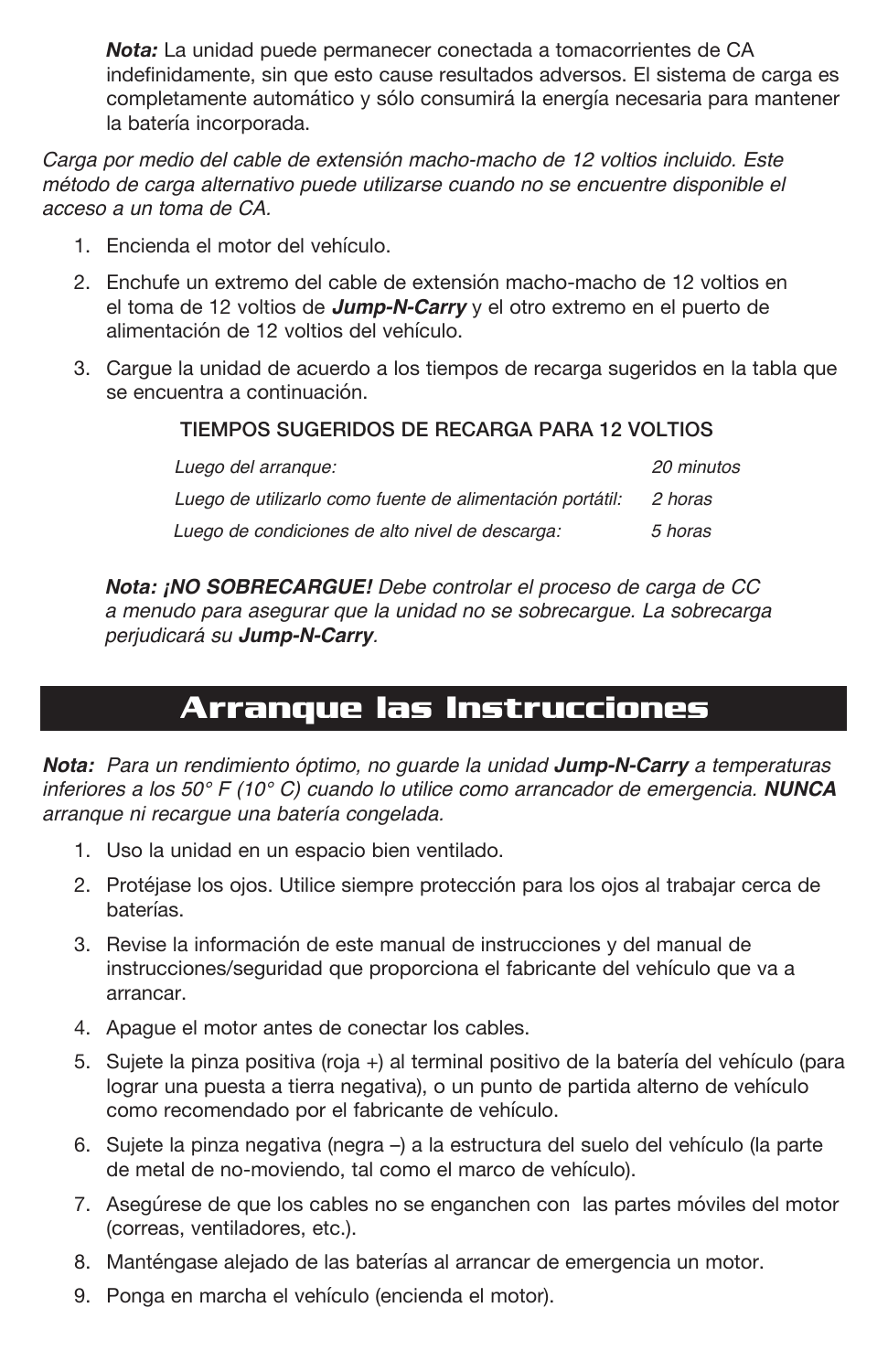**Nota:** Si el motor no enciende en 6 segundos, deje que la unidad **Jump-N-Carry** se enfríe durante 3 minutos antes de intentar arrancar el vehículo nuevamente. De lo contrario, la unidad **Jump-N-Carry** puede dañarse.

- 10. Una vez que encienda el motor, desconecte la pinza negativa (-) de la estructura del vehículo y devolverlo a la cartuchera.
- 11. Desconecte la pinza positiva (+) y devolverlo a la cartuchera.

#### **Instrucciones del compresor de aire**

- 1. Retire el tapón del vástago de la válvula y conecte la manguera del compresor al vástago de la válvula.
- 2. Encienda el compresor de aire y utilice el manómetro para controlar la presión del neumático.
- 3. Una vez que el neumático alcance el PSI adecuado (detallado en el neumático o en el manual del usuario), apague el compresor.
- 4. Desconecte la manguera del compresor y colóquela en el sujetador correspondiente. Se aconseja probar la presión del neumático con un manómetro independiente y bien calibrado.
- 5. Vuelva a colocar el tapón del vástago de la válvula.

**NOTA:** El compresor de aire **Jump-N-Carry** cuenta con un interruptor de protección contra sobrecalentamiento que puede ocasionar que el compresor de aire se apague temporalmente mientras esté en uso si se excede la temperatura de funcionamiento recomendada. Luego de que se enfríe, el compresor de aire se encenderá sólo y reanudará el funcionamiento normal.

 Su compresor de aire está equipado con un motor que está lubricado permanentemente y por lo tanto es libre de mantenimiento. Nunca trate de lubricar el compresor.

 Limpie el polvo y la suciedad de las aletas de enfriamiento del compresor con frecuencia.

### **12 Poder de Voltio DC**

La unidad **Jump-N-Carry** es una herramienta esencial para toda persona que vaya a reemplazar una batería de auto. La mayoría de los vehículos cuentan con componentes electrónicos con memoria, entre ellos, sistemas de alarma, computadoras, radios, teléfonos, etc. Al reemplazar la batería del vehículo, se pierden los datos de la memoria. Sin embargo, si el cable de extensión conecta la unidad **Jump-N-Carry** y el tomacorriente de 12 voltios del vehículo, la memoria puede quedar intacta.

**Nota:** Para utilizar la unidad **Jump-N-Carry** con este fin, el tomacorriente elegido debe permanecer activo aun cuando el motor esté apagado. En algunos vehículos, los tomacorrientes de 12 voltios se desactivan al apagar el motor..

La unidad **Jump-N-Carry** también es una fuente de alimentación portátil para accesorios de 12 voltios de CD que cuenten con un enchufe macho de 12 voltios. El tomacorriente de CD de la unidad **Jump-N-Carry** brinda protección automática contra sobrecargas.

Al usar la unidad **Jump-N-Carry** con un inversor de corriente, puede alimentar aparatos eléctricos que normalmente funcionan con 120 voltios de CA o 220 voltios de CA. Se recomienda que el inversor de corriente para la fuente de alimentación portátil no supere los 300 vatios. Si desea obtener más información, póngase en contacto con el distribuidor de **Jump-N-Carry** más cercano.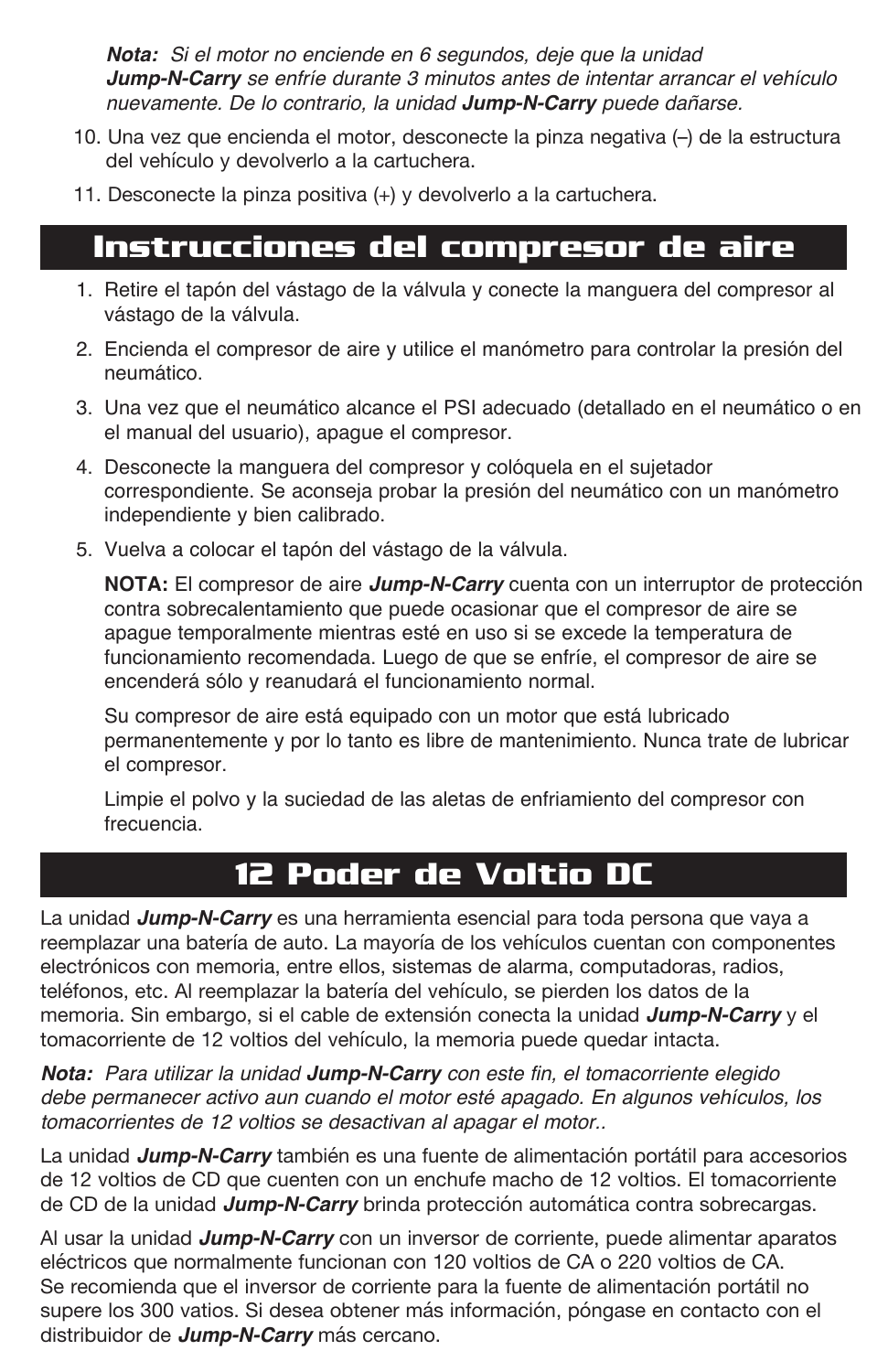### **Desempeño y Temperatura**

El desempeño de su **Jump-N-Carry** dependerá de varios factores:

- Una conexión buena y sólida entre las **Jump-N-Carry** abrazaderas y las conexiones de batería y suelo es un debe. Mover las abrazaderas apoyan y adelante al conectar a la batería ayudarán a crear una mejor conexión.
- Limpie las conexiones entre su batería de vehículo o equipo y sus terminales son muy importantes. Para una conexión óptima, la corrosión (aumento grisáceoblanco suave) en terminales de batería debe ser quitado. Con la ignición girada lejos, desconecta los cables de batería y limpia los postes de terminales y batería con una solución de bicarbonato de soda.
- Todas baterías son afectadas por cambios de temperatura, y por la batería pequeña y ligera en el **Jump-N-Carry** es más sensible a la temperatura del almacenamiento que una batería automotora uniforme. Las temperaturas encima de 70ºF la producción de amperaje de disminución. El ambiente ideal del almacenamiento es la temperatura ambiente, o 68ºF.

#### **Solución de Problemas /Preguntas frecuentes**

- P. ¿Qué debo hacer si el **Jump-N-Carry** no conserva la carga?
- R. Pruebe la carga de la batería. Cargue la batería por 24 horas antes de la prueba de carga. Conecte un probador de carga a las pinzas del **Jump-N-Carry** para revisar el amperaje de la batería. El procedimiento para probar la carga puede variar de acuerdo al modelo del probador de carga. Cargue el **Jump-N-Carry** por 6 segundos con una carga de 100 A y debería mantener al menos 9 VCC.
- P. ¿Cuál es el uso ideal para el **Jump-N-Carry**?
- R. El **Jump-N-Carry** es ideal para cuando la batería del vehículo necesita un empuje extra para arrancar el motor debido a que se dejó el radio o la luz encendida durante la noche, o si el vehículo ha estado sin usarse por mucho tiempo. El **Jump-N-Carry** puede arrancar un vehículo sin batería, pero su uso principal es como ayuda extra en el arranque.
- P. ¿El **Jump-N-Carry** puede arrancar cualquier vehículo?
- R. No. Además de una batería muerta, el vehículo podría tener problemas mecánicos que evitarían que el **Jump-N-Carry** arrancara el vehículo.
- P. ¿Qué tan a menudo debo recargar el **Jump-N-Carry**?
- R. Para maximizar la vida de la batería, recomendamos que realice una carga después de cada uso. No debe dejar el **Jump-N-Carry** descargado. La batería del **Jump-N-Carry** no sufre de los problemas de memoria presentes en algunos tipos de baterías, por lo que no debe tratarla como una herramienta recargable (taladros inalámbricos, videograbadoras, etc.).
- P. ¿Cuántos arranques de emergencia puedo realizar con el **Jump-N-Carry** antes de que necesite recargarse?
- R. Muchos factores influyen en esta respuesta, incluyendo los siguientes: el tiempo que dura el arranque, el nivel de carga de la batería del vehículo, el tiempo entre cada arranque, la temperatura del vehículo (el frío invernal dificulta el arranque), el tamaño del motor (4, 6 u 8 cilindros, etc.), la condición del motor y del encendido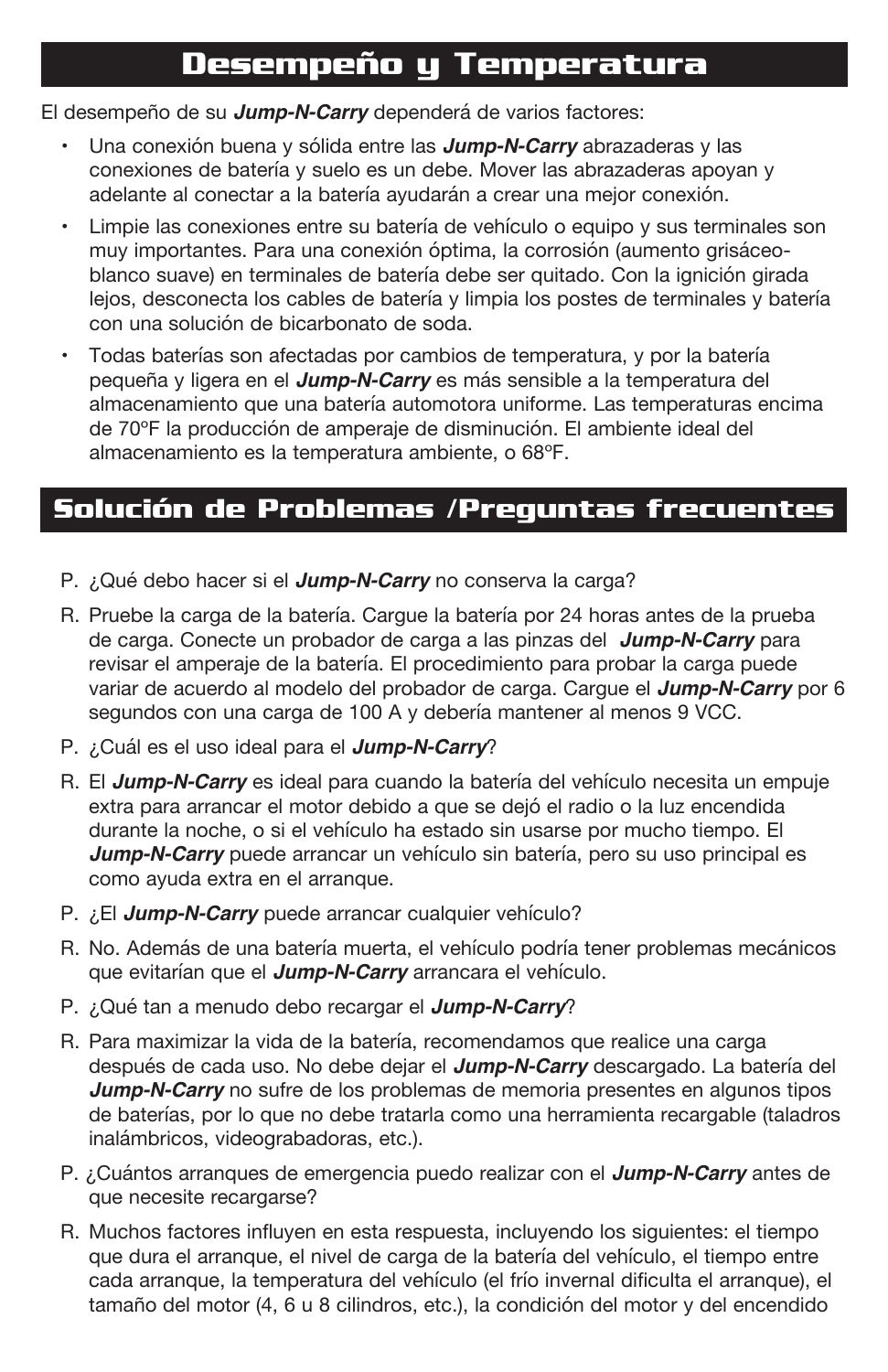del vehículo y muchos otros. Para responder con precisión esta pregunta debemos tomar en cuenta todos estos factores individualmente. Es factible obtener de 10 a 30 arranques (los resultados individuales pueden ser distintos) de una carga, aunque esto viola la regla de cargar inmediatamente después de cada uso.

- P. Después de un arranque de emergencia, ¿puedo dejar la unidad conectada a la batería para recargar el **Jump-N-Carry** con el motor encendido?
- R. NO. No recomendamos que recarque el **Jump-N-Carry** por este método. Un alternador de vehículo tiene salidas que pueden variar de los 25 a 125 amperios, lo que excede en gran medida la tasa de recarga del **Jump-N-Carry**. Si recarga la batería del **Jump-N-Carry** de esta forma podría sobrecargarla y anularía la garantía del producto.
- P. ¿Qué accesorios puedo usar en la salida opcional de 12 voltios?
- R. Puede alimentar cualquier accesorio de hasta 12 amperios con el **Jump-N-Carry**. La unidad está equipada con un circuito de interrupción automática en caso de que la corriente exceda los 12 amperios. Al mismo tiempo, éste limita la corriente de recarga a través de la salida de 12 voltios a 12 amperios. En términos generales, puede alimentar casi cualquier herramienta o accesorio de 12 voltios (ejemplos: llaves eléctricas, ventiladores, radios, teléfonos celulares, equipos de navegación, videograbadoras, energía de emergencia, motores eléctricos de pesca, coolers, refrigeradores portátiles, etc.).
- P. ¿Se puede reemplazar la batería del **Jump-N-Carry**?
- R. Sí. Llame al departamento de servicio técnico al (913) 310-1050 (EE.UU.).
- P. ¿Se puede reciclar la batería del **Jump-N-Carry**?
- R. Sí. Una de nuestras metas principales en el diseño y desarrollo del **Jump-N-Carry** era la protección del medio ambiente. La mayoría de los distribuidores de baterías pueden desechar correctamente este producto cuando su vida útil acabe. De hecho, el **Jump-N-Carry** contiene una batería de plomo ácido sellada y a prueba de fugas y la ley demanda que se deseche correctamente. Vea las instrucciones para el retiro y desecho de la batería.
- P. Tengo un cargador de batería de 10 amperios. ¿Puedo usarlo para recargar el **Jump-N-Carry**?
- R. No. Sólo puede usar los métodos descritos en la sección de "Recharging" (Recarga).
- P. ¿El **Jump-N-Carry** es a prueba de errores?
- R. No. Debe seguir las instrucciones para arranques de emergencia. Recuerde que debe leer y comprender este manual del usuario y el manual de cualquier vehículo que vaya a arrancar con el **Jump-N-Carry**.
- P. ¿Cuánto debería tardar el **Jump-N-Carry** en llenar mi neumático?
- R. Hay muchos aspectos que pueden afectar la rapidez de llenado de un neumático pero una buena regla general es que un típico neumático desinflado de automóvil se llenará en 4-7 minutos.
- P. Luego de usar el compresor de aire por mucho tiempo a veces se apaga, ¿se considera normal?
- R. Sí. Los dispositivos de seguridad del **Jump-N-Carry** incluyen un sensor para asegurar que el compresor no exceda el rango de temperatura de funcionamiento indicado. Los factores que contribuyen a elevar la temperatura mientras la unidad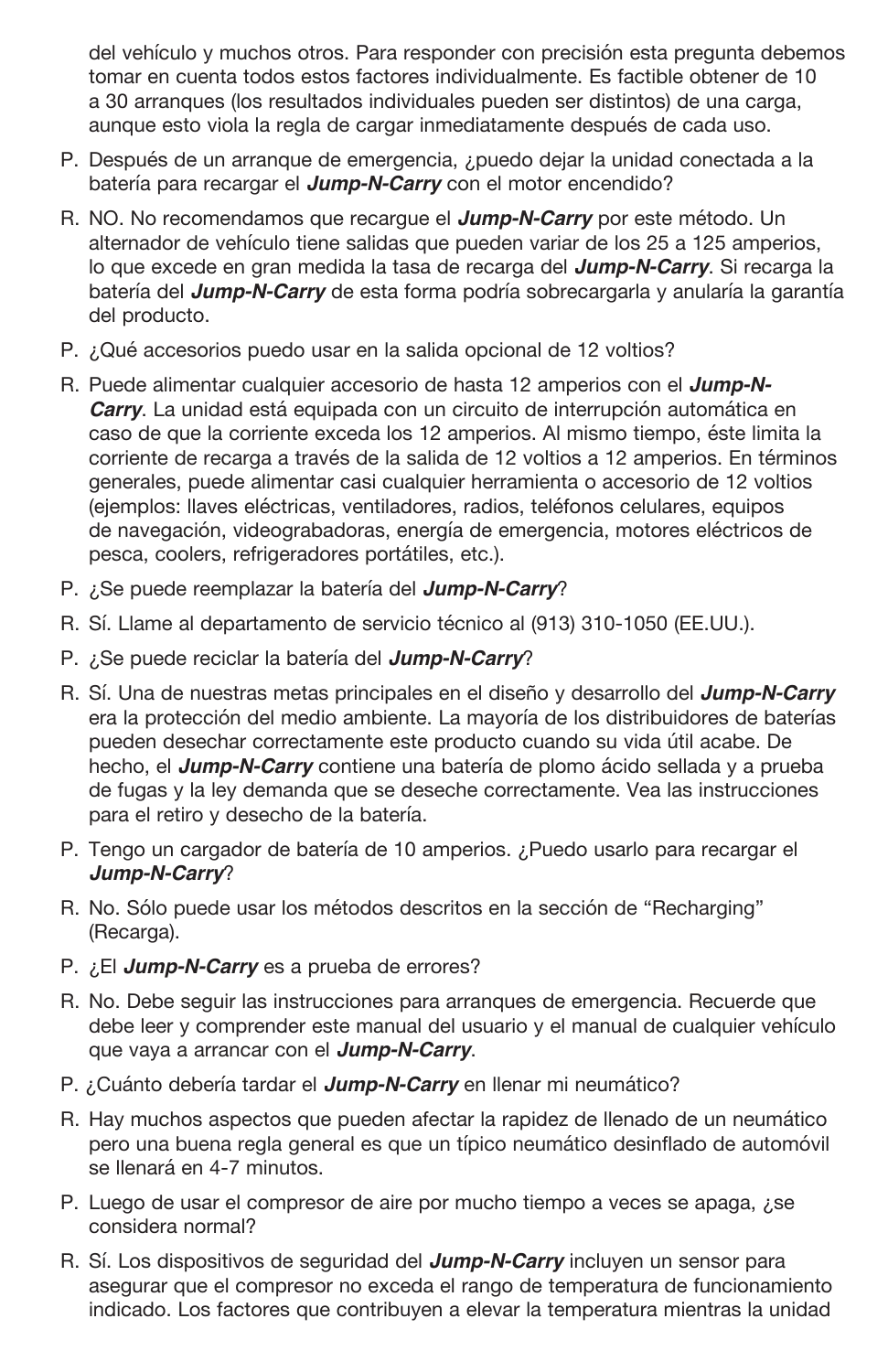está en funcionamiento son: ciclos largos de funcionamiento, carga baja de batería, orificios de ventilación bloqueados, funcionamiento en un ambiente con poca ventilación.

- P. ¿Por qué el **Jump-N-Carry** tarda tanto en inflar un neumático?
- R. Con la manguera sujeta al vástago del neumático y el compresor en funcionamiento, coloque un poco de agua jabonosa a las conexiones de la manguera. La presencia de burbujas indica un problema potencial. Asegúrese de que la conexión esté correctamente ajustada. Si esto no detiene la fuga, póngase en contacto con el servicio técnico de Clore Automotive.

### **Prueba la Batería**

Una vez cargada totalmente la batería, aplique una carga de 100 amperios al unidad durante 6 segundos vigilando el voltaje. La batería está bien si el voltaje es igual o mayor de 9 voltios.

### **Almacenamiento**

El **Jump-N-Carry** pueden ser almacenados virtualmente dondequiera, y en cualquier posición. Sin embargo, toma las precauciones para asegurar que las abrazaderas positivas y negativas no tocan uno al otro ni una superficie común de metal. Recomendamos almacenando el **Jump-N-Carry** en la caja en la que se recibió originalmente. Siempre esté seguro reemplazar los cables y las abrazaderas, volviendo a instalar a los Guardias del Puño™ en el proceso, después de cada uso y antes de almacenamiento.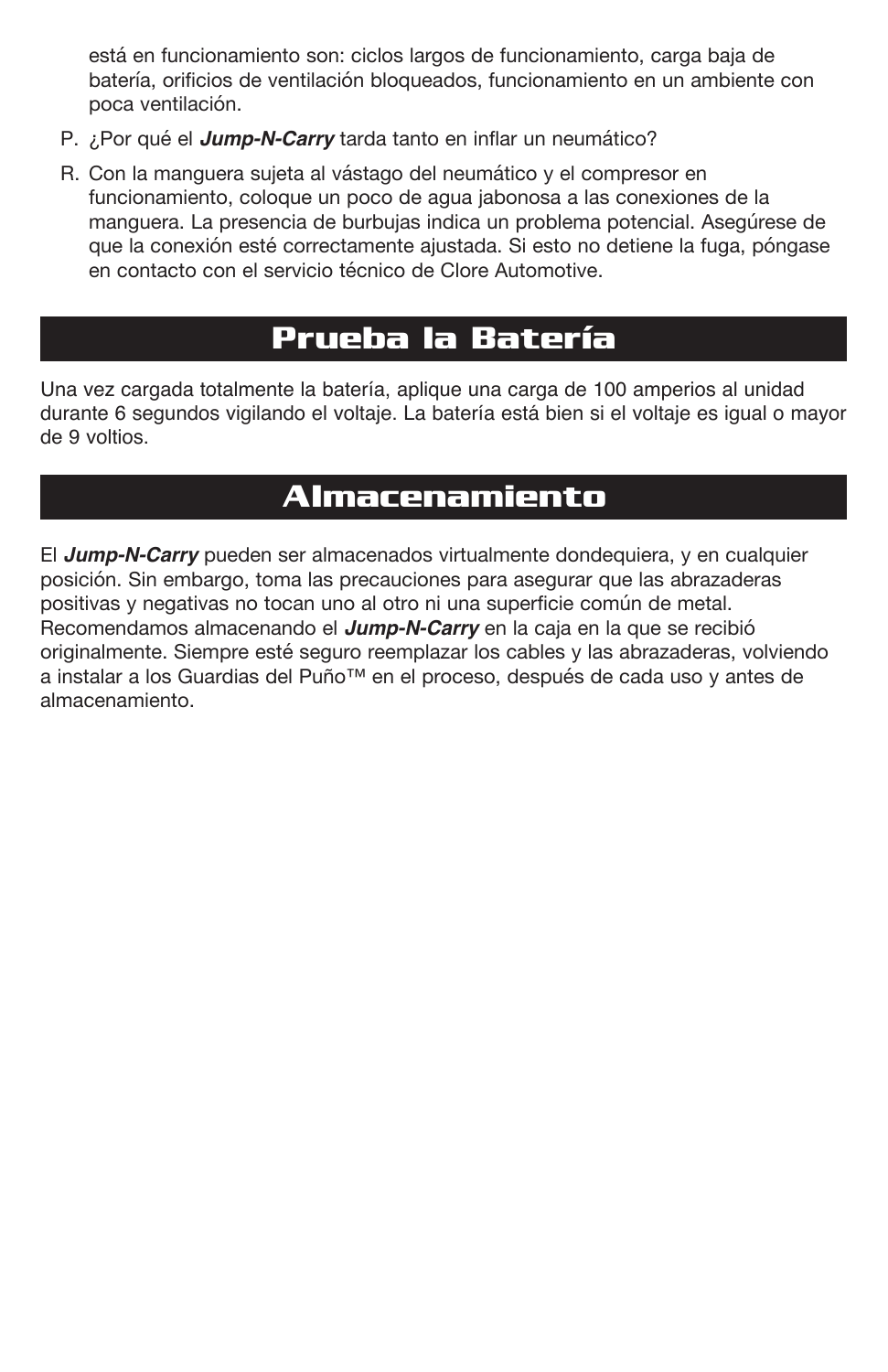# **Reemplazo de Batería y Disposición**

**Esta unidad contiene un no-spillable sellado batería dirige-ácido. Esta batería se debe reciclar.** Consulte su estado o la administración municipal con respecto a regulaciones para la disposición apropiada.



La batería en el interior de esta unidad portátil de alimentación eléctrica es una batería de plomo-ácido sellada. LA LEY exige que sea debidamente retirada y reciclada o desechada. Si bien hay varias reglamentaciones federales que deben cumplirse en todos los Estados Unidos, el gobierno de su estado o los gobiernos locales pueden haber establecido reglamentaciones adicionales que deberán cumplirse. En otros países el usuario debe cumplir con las reglamentaciones locales.

Cuando la batería de este producto necesite reemplazarse, retírela siguiendo las instrucciones siguientes y llévela al centro local de reciclado para reciclarla o desecharla adecuadamente. Si no hay centro de reciclado para baterías de plomo-ácido en su localidad, comuníquese a la agencia local de protección ambiental para pedir instrucciones.

#### Instrucciones de eliminación:

Empiece cerciorando que ambos sujetan son colocados seguramente en una posición que asegura que ellos no tocarán uno al otro.

- 1. Coloque el **Jump-N-Carry** hacia abajo en su frente. En la espalda de la unidad, localice los 14 tornillos que tienen el caso junto (inclusive un suma de 6 tornillos localizados en los vestigios de la administración de cable).
- 2. Quite los tornillos, entonces ascensor de la mitad de espalda del caso, levantando primero del fondo.
- 3. En la parte superior de la batería hay dos terminales, cada uno de ellos está conectado a cables. Desconecte esos cables de la batería retirando para ello los pernos que los fijan en los terminales. PARA PREVENIR LA CREACIÓN DE UN ARCO ELÉCTRICO, tenga cuidado de no tocar los dos terminales de la batería con las herramientas que esté usando para retirar los pernos.
- 4. Levante la batería para sacarla de la mitad frontal de la cubierta.

### **Jump-N-Carry Garantía Limitada**

Clore Automotive justifica este producto para ser libre de defectos en la materia o la habilidad para un período de un año de la fecha de la compra original de usuario final.

Esta garantía se extiende a todas las personas que adquieran legalmente el derecho de propiedad dentro de los uno año de la compra inicial, pero es nula en caso de que el producto haya sufrido abusos, o haya sido alterado, o visto sujeto a mal uso o empacado en forma inadecuada y dañado durante el traeyecto de devolución luego de la reparación.

Esta garantía se aplica al producto solamente y no a los accesorios incluídos con el producto y sujetos a desgaste; el reemplazo o la reparación de dichos accesorios corre por cuenta del comprador.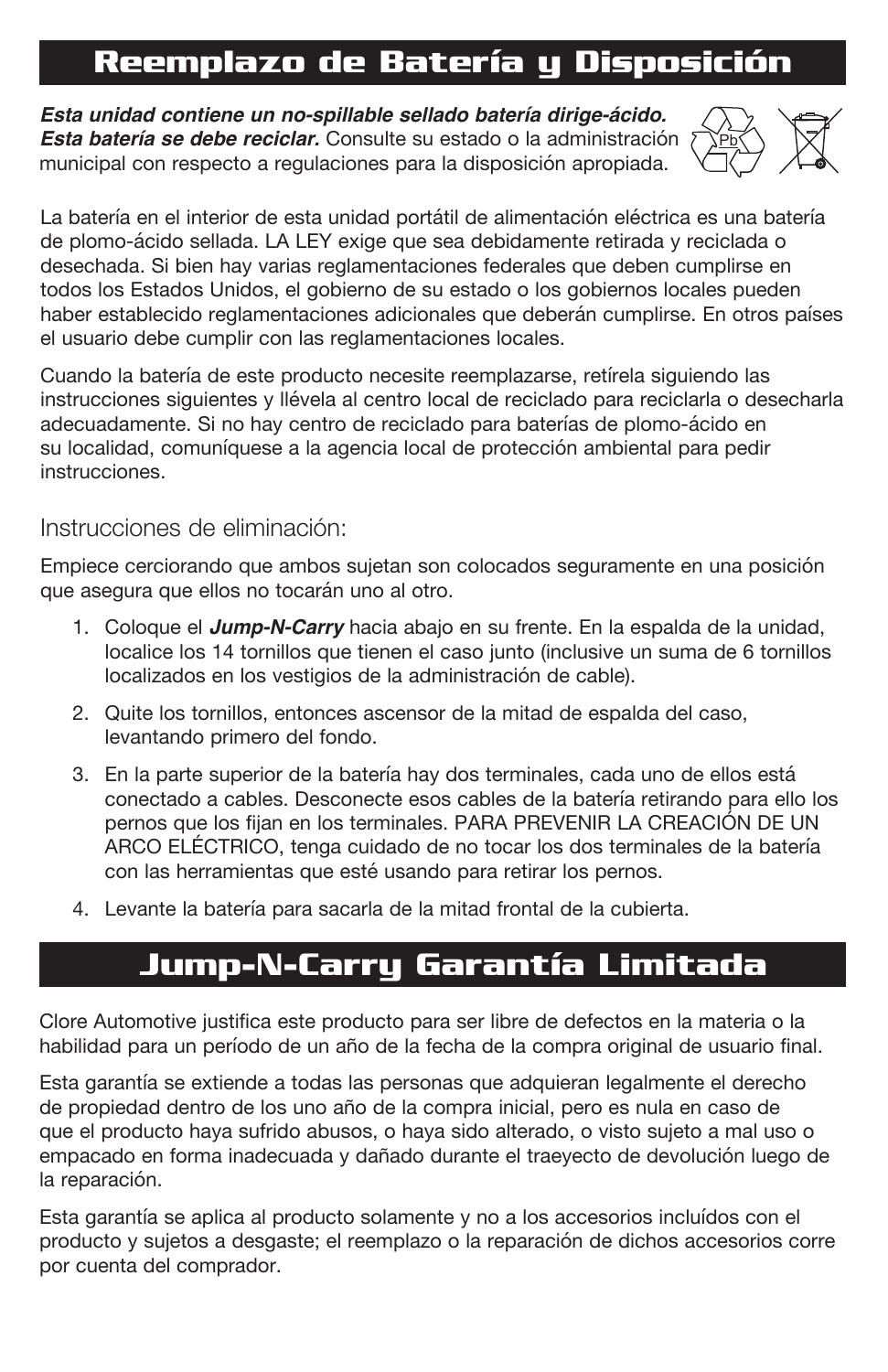LOS TERMINOS Y CONDICIONES DE ESTA GARANTIA LIMITADA DE CLORE AUTOMOTIVE CONSTITUYEN EL REMEDIO UNICO Y EXCLUSIVO DEL COMPRADOR. LA DURACION DE LAS GARANTIAS IMPLICITAS O MERCANTIBILIDAD Y ADECUACION DE ESTE PRODUCTO PARA UN USO DETERMINADO ESTAN LIMITADAS A LA DURACION DE ESTA GARANTIA. AL CABO DE LOS 1 AÑO DE LA FECHA DE COMPRA, TODOS LOS RIESGOS DE PERDIDA POR CUALQUIER MOTIVO CORREN POR CUENTA DEL COMPRADOR.

CLORE AUTOMOTIVE NO SE HACE RESPONSABLE POR LOS DAÑOS INCIDENTALES O FORTUITOS BAJO NINGUNA CIRCUNSTANCIA: LA RESPONSABILIDAD DE CLORE AUTOMOTIVE, SI ALGUNA, NUNCA EXCEDERA DEL PRECIO DE COMPRA DEL APARATO SIN TENER EN CUENTA SI LA RESPONSABILIDAD SE DEBE A ROMPIMIENTO DEL CONTRATO DE GARANTIA (EXPRESA O IMPLICITA), NEGLIGENCIA, O CUALQUIER OTRA TEORIA JURIDICA.

Algunos estados no permiten limitaciones de garantías o limitaciones de daños en consecuencia o fortuitos, de modo que la limitación de responsabilidades previa puede no corresponder en su caso. Esta garantía otorga derechos legales específicos, y puede ser que le correspondan otros derechos que varían de estado en estado.

### **Para la Garantía o Atiende**

Si este producto falla durante los primeros 30 días posteriores a la compra debido a un defecto material o de fabricación, devuélvalo a su lugar de compra para cambiarlo. A partir del día 31 al día 365 posterior a la compra, el producto se debe enviar a Clore Automotive a la dirección que se indica a continuación para su reparación. Se necesita un recibo de compra válido, con fecha, para obtener los servicios bajo esta garantía.

Reparación del arrancador auxiliar 8600 NE Underground Drive, Pillar 248 Kansas City, MO 64161 800.328.2921 913.310.1050

Para un mejor servicio y para recibir actualizaciones periódicas del producto, siga las instrucciones a continuación para registrar la compra:

Visite: www.cloreregistration.com

Haga clic en el logotipo de Jump-N-Carry. Complete la información en el formulario web y haga clic en "Submit" (Enviar). ¡Es así de fácil!

Para obtener respuestas acerca del uso, el servicio luego de la garantía o información acerca de la garantía y el servicio de éste u otros productos de Clore Automotive, póngase en contacto al 800.328.2921 (913.310.1053).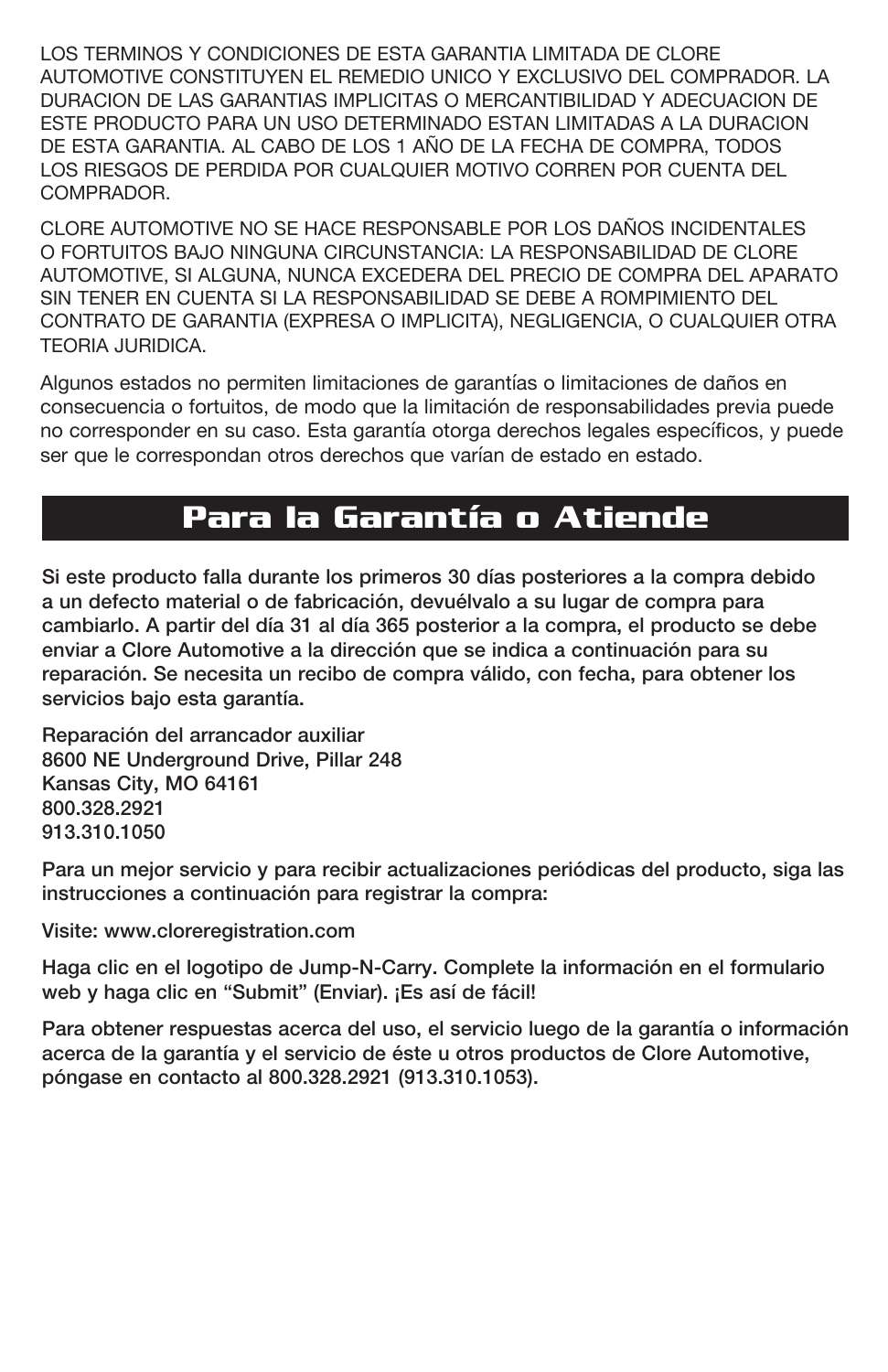Félicitations! Vous avez juste a acheté un mondialement connu **Jump-N-Carry** démarreur de saut, préféré par gens de métier autour du monde pour sa production puissante, sa durée d'utilisation exceptionnelle et sa conception robuste. Nous avons pris de nombreuses mesures, dans les processus de fabrication et de contrôle de la qualité, pour que le produit vous parvienne en parfaite condition et que vous en soyez entièrement satisfait.

Il est très peu probable que le **Jump-N-Carry** contienne une pièce endommagée, qu'il soit dépourvu d'un certain composant, qu'il ne fonctionne pas tel que stipulé ou qu'il nécessite un service de garantie. Cependant, si cela se produit, veuillez communiquer avec l'assistance technique au (913) 310-1050. Gardez précieusement votre reçu. Vous devrez le présenter pour tout service de garantie.

Cet appareil contient un accumulateur au plomb-acide qui doit être maintenu en charge maximale. Rechargez-le dans les situations suivantes : Après l'achat, après chaque utilisation et tous les trois mois s'il n'est pas utilisé. Si la batterie n'est pas régulièrement rechargée, sa durée de vie pourrait en être grandement réduite.

### **Information de Sûreté**

| <b>AAVERTISSEMENT</b> |                                                                                                                                                                                                                                                                                                                                                                                                                                                                                                                                                                                                                                                                                                                                                                                                                                                                                                                                         |  |
|-----------------------|-----------------------------------------------------------------------------------------------------------------------------------------------------------------------------------------------------------------------------------------------------------------------------------------------------------------------------------------------------------------------------------------------------------------------------------------------------------------------------------------------------------------------------------------------------------------------------------------------------------------------------------------------------------------------------------------------------------------------------------------------------------------------------------------------------------------------------------------------------------------------------------------------------------------------------------------|--|
|                       | Lisez entièrement ces instructions avant d'utiliser le survolteur. Gardez-les à titre de<br>référence. Avant d'utiliser le produit pour survolter une auto, un camion, un bateau ou<br>pour alimenter un équipement, lisez ces instructions ainsi que le manuel d'instruction ou<br>les informations de sécurité fournis par le fabricant de l'auto, du camion, du bateau ou<br>de l'équipement. En suivant les instructions et les procédures de sécurité des fabricants,<br>vous réduirez tout risque d'accident.                                                                                                                                                                                                                                                                                                                                                                                                                     |  |
|                       | Il peut être dangereux de manipuler des batteries au plomb-acide. En effet, elles<br>dégagent des gaz explosifs pendant le fonctionnement normal, le rechargement et le<br>survoltage. Veuillez lire et suivre attentivement ces instructions pour une utilisation en<br>toute sécurité. Suivez toujours les instructions de ce manuel et celles qui figurent sur le<br>survolteur, à chaque utilisation.<br>Toute batterie au plomb-acide (auto, camion et bateau) produit un gaz hydrogène qui<br>pourrait exploser avec violence en présence de flammes ou d'étincelles. Ne fumez pas,<br>n'utilisez pas d'allumettes ni de briquet à proximité des batteries. Ne manipulez<br>jamais une batterie si vous portez des vêtements en vinyle car des étincelles d'électricité<br>statique se produisent au frottement du vinyle. Lisez attentivement tout avertissement<br>figurant sur le survolteur et sur le compartiment du moteur. |  |
|                       | Portez toujours des lunettes de sécurité, des vêtements de protection adaptés et autre<br>équipement de sécurité quand vous travaillez à proximité de batteries au plomb-acide.<br>Ne touchez pas vos yeux quand vous manipulez ou travaillez à proximité de batteries au<br>plomb-acide.                                                                                                                                                                                                                                                                                                                                                                                                                                                                                                                                                                                                                                               |  |
|                       | Rangez toujours les pinces dans leur gaine, en les gardant à distance l'une de l'autre et<br>de tout conducteur. En rangeant mal les pinces, vous risquez de provoquer un contact<br>entre elles ou avec un conducteur quelconque, ce qui provoquerait un court-circuit de la<br>batterie et dégagerait une chaleur capable d'enflammer la plupart des matériaux.                                                                                                                                                                                                                                                                                                                                                                                                                                                                                                                                                                       |  |
|                       | Faites preuve du plus grand soin quand vous travaillez dans le compartiment du moteur :<br>les pièces mobiles pourraient entraîner des blessures graves. Veuillez lire et suivre toutes<br>les instructions relatives à la sécurité indiquées dans le manuel d'utilisateur du véhicule.                                                                                                                                                                                                                                                                                                                                                                                                                                                                                                                                                                                                                                                 |  |
|                       | Bien que la batterie du survolteur soit une unité scellée sans acide liquide libre, il est fort<br>probable que les batteries rechargées renferment des acides liquides qui seraient nocifs<br>en cas de renversement.                                                                                                                                                                                                                                                                                                                                                                                                                                                                                                                                                                                                                                                                                                                  |  |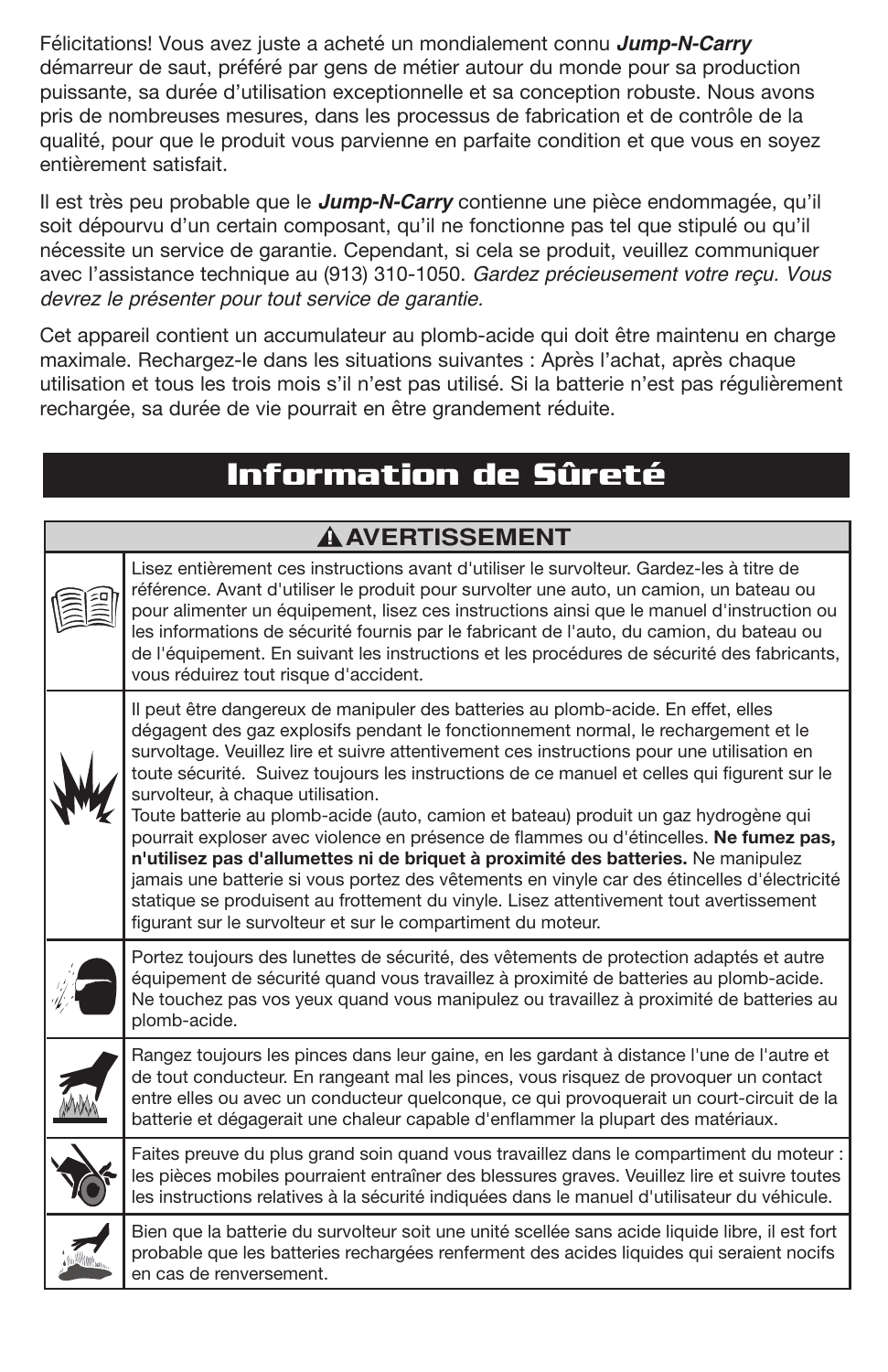Cet appareil est conforme à la partie 15 des règles FCC. Son fonctionnement est soumis aux deux conditions suivantes: (1) cet appareil ne doit pas causer d'interférences nuisibles, et (2) cet appareil doit accepter toute interférence reçue, y compris les interférences pouvant entraîner un fonctionnement indésirable.

Les précautions générales pour l'usage :

- Assurez-vous qu'un tiers soit à portée de voix ou à proximité pour vous prêter assistance quand vous travaillez près d'une batterie au plomb-acide.
- Ayez une réserve d'eau douce et de savon à portée de main au cas où l'acide de la batterie entrerait en contact avec votre peau, vos vêtements ou vos yeux. Portez toujours des lunettes de protection quand vous travaillez près d'une batterie au plomb-acide.
- Si l'acide de la batterie entre en contact avec votre peau ou vos vêtements, lavezles immédiatement à l'eau et au savon. Si l'acide pénètre dans vos yeux, rincez-les immédiatement à l'eau courante froide pendant au moins 10 minutes et consultez immédiatement un médecin.
- Faites très attention à ne pas laisser tomber d'outil métallique sur une batterie. Cela pourrait créer une étincelle ou entraîner un court-circuit de la batterie ou d'un appareil électrique, ce qui risquerait de provoquer une explosion.
- Retirez tout bijou ou objet métallique (bague, bracelet, collier et montre) quand vous travaillez près d'une batterie au plomb-acide. Une batterie au plomb-acide peut produire un courant de court-circuit suffisamment élevé pour souder une bague (ou un objet similaire) à un autre métal, ce qui pourrait provoquer de graves brûlures.
- Utilisez le **Jump-N-Carry** pour recharger/survolter uniquement des batteries au plomb-acide. N'utilisez pas de batterie à anode sèche, telles que celles qui sont régulièrement utilisées dans les appareils ménagers. En effet, ces batteries pourraient exploser, blessant les personnes situées à proximité et provoquant des dégâts matériels.
- N'essayez JAMAIS de charger ou de survolter une batterie gelée.
- Pour empêcher l'apparition d'arcs électrique, ne laissez **JAMAIS** les pinces se toucher ou entrer en contact avec le même morceau de métal.
- Si vous utilisez un accessoire complémentaire qui n'est pas conseillé ou vendu par le fabricant, vous risquez d'endommager l'appareil ou d'être blessé.
- • Pour utiliser le chargeur mural ou une rallonge, tirez sur la fiche et jamais sur le cordon.
- Ne rechargez pas le **Jump-N-Carry** en utilisant une rallonge endommagé(e). Le remplacer tout de suite.
- Le **Jump-N-Carry** peut être utilisé dans n'importe quelle condition climatique : Pluie, neige, température chaude ou froide.
- Ne le plongez pas dans de l'eau.
- Ne l'utilisez pas avec des produits inflammables, tels que l'essence.
- Si le **Jump-N-Carry** recoit un choc violent ou qu'il est endommagé, faites-le inspecter par un technicien qualifié. Si de l'acide de batterie s'échappe du **Jump-N-Carry**, ne l'expédiez pas, mais ramenez-le au centre de recyclage de batteries le plus proche de vous.
- • Ne démontez pas le **Jump-N-Carry**. Faites-le inspecter par un technicien qualifié.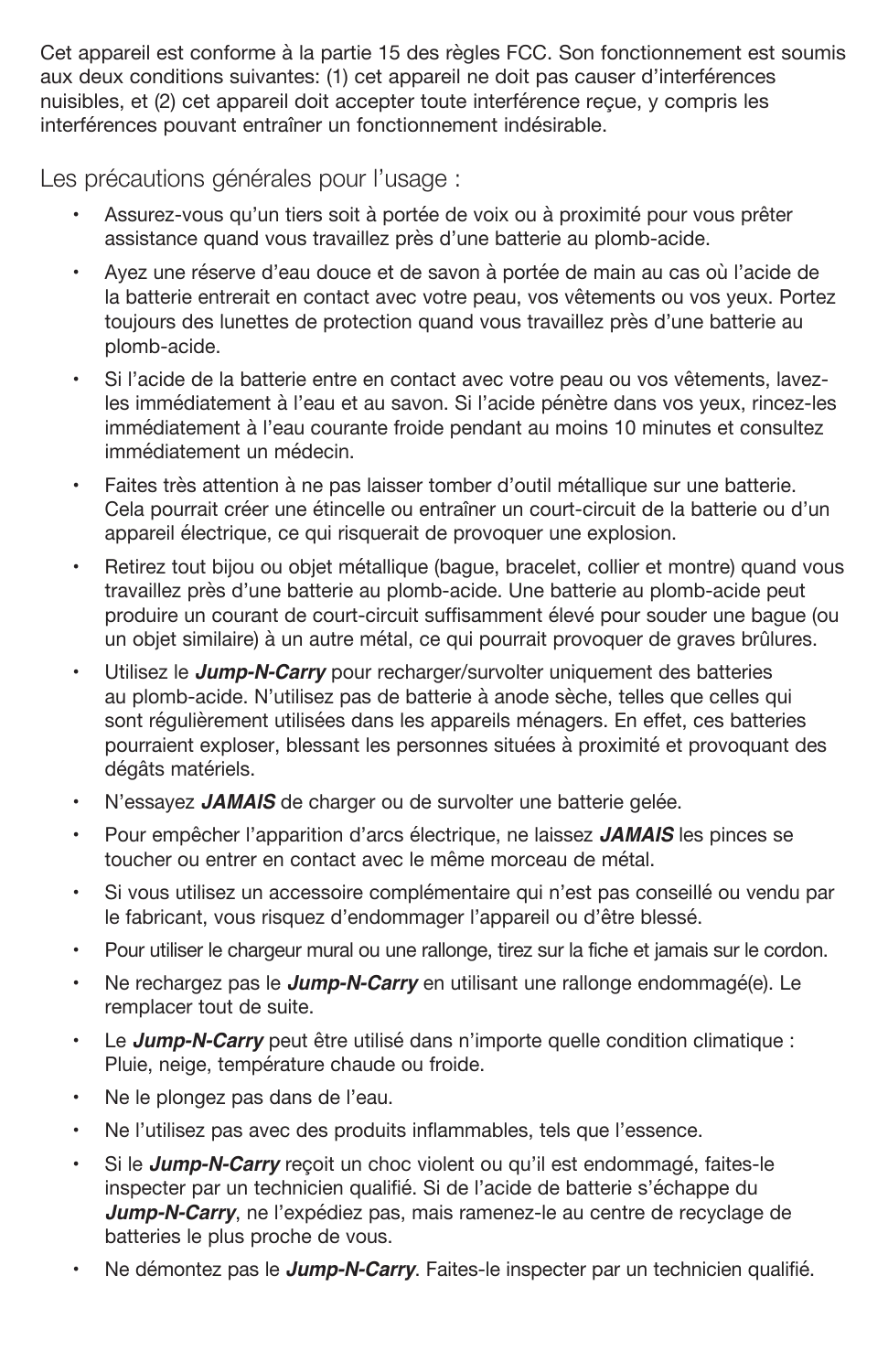- Ne laissez jamais le *Jump-N-Carry* déchargé pendant une longue période. Vous risqueriez en effet d'endommager la batterie de manière permanente. Lorsqu'il n'est pas utilisé, laissez le **Jump-N-Carry** connecté au chargeur mural et rechargez-le tous les trois mois.
- Toujours le magasin, utiliser et charger le **Jump-N-Carry** un secteur où un enfants ne peuvent pas obtenir à l'unité.

### **Caractéristiques**

- Le **Jump-N-Carry** produit assez d'électricité pour démarrer la majorité des voitures.
- Le **Jump-N-Carry** permet d'alimenter la plupart des accessoires 12 volts équipés d'une prise de sortie mâle 12 volts. La sortie c.c. comprend une protection automatique contre la surcharge.
- L'unité présente un commutateur de test et la jauge de statut de pile, qui fournit un indicateur approximatif de l'état de la pile de charge.
- Les **Jump-N-Carry** caractéristiques étuis de côté-monté commodes avec les pistes de câble pour le câble facile et la direction de serre-joint. Toujours remplacer les câbles et les pinces.
- Le **Jump-N-Carry** tire parti des dernières avancée technologiques, grâce à sa batterie 12 volts à bac hermétique étanche. Il peut être rangé dans n'importe quelle position.

### **La Jauge de Statut de Pile**

La presse et tient le bouton de test rouge pour afficher le statut de pile sur la jauge.

- Le secteur ombragé **Vert** indique que l'unité est capable de commencer de saut.
- Le **Jaune** a ombragé le secteur indique que les besoins d'unité être rechargés.
- Le secteur ombragé **Rouge** indique que l'unité doit être rechargée tout de suite.

Vous pouvez obtenir aussi un contrôle rapide du système du véhicule chargeant en déprimant le bouton de test rouge pendant que connecté à un véhicule et à observer courants la jauge.

### **Recharge**

**Remarque :** Après l'achat initial, chargez votre **Jump-N-Carry** pendant 24 heures. Il y a deux façons de charger votre **Jump-N-Carry**. La méthode recommandée consiste à recharger à l'aide du courant alternatif du secteur, avec une rallonge électrique branchée sur le chargeur incorporé. Une autre méthode utilise la sortie d'alimentation CC à l'aide de la rallonge mâle-mâle 12 V fournie. Lors d'une charge effectuée à l'aide du cordon CC 12 V, il convient de veiller à ne pas charger excessivement le **Jump-N-Carry**, comme cela est noté.

Chargement à l'aide du chargeur intégré (méthode recommandée). Avec cette méthode, une rallonge (non fournie) est branchée au **Jump-N-Carry** par l'intermédiaire du chargeur intégré situé à l'avant de l'appareil.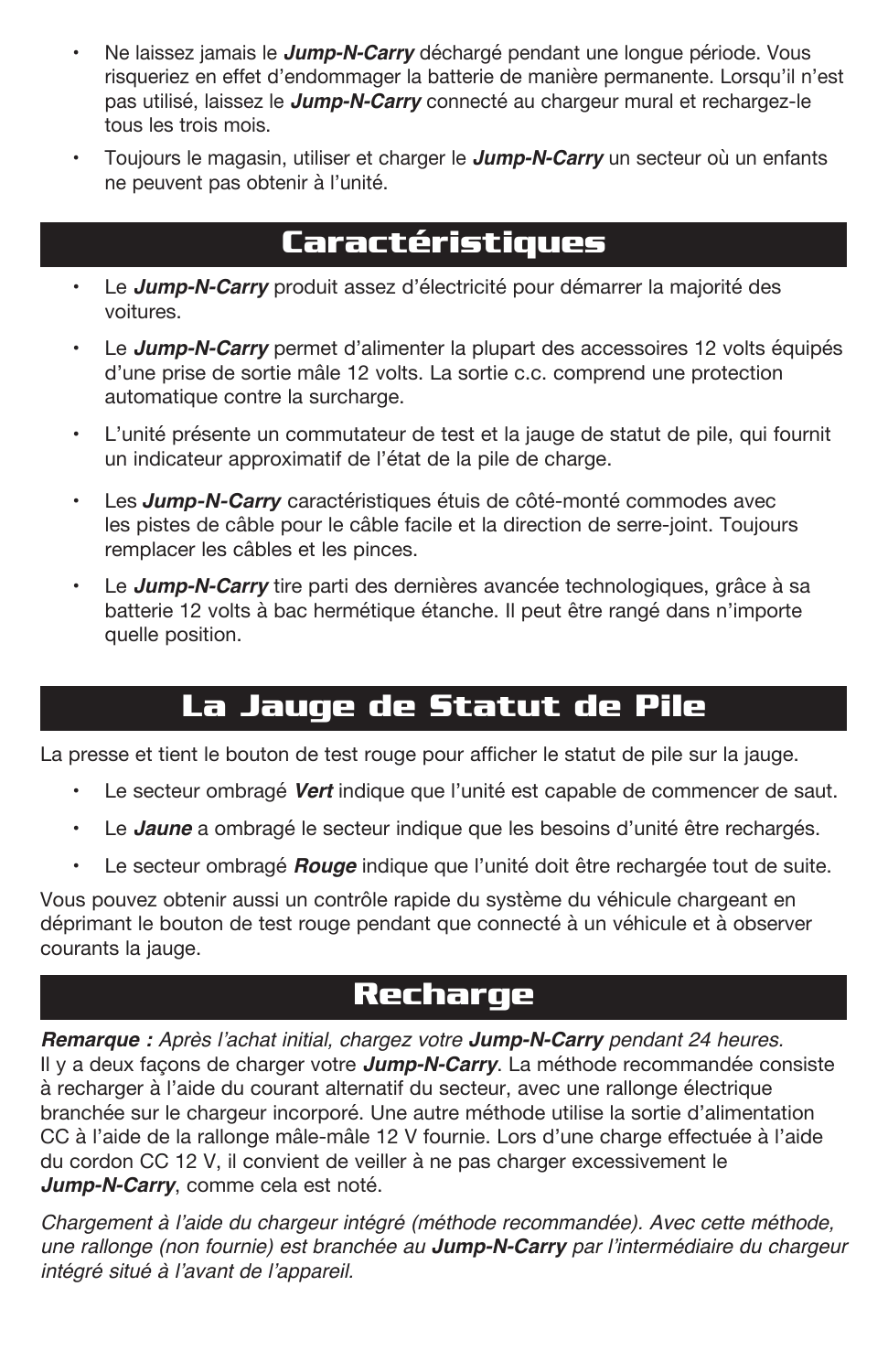- 1. Connectez l'extrémité femelle de la rallonge à la prise du chargeur sur le devant de l'appareil. La fiche du chargeur dispose de deux lames et ressemble à une prise domestique standard qui s'inscrirait dans une prise de 120 Vca.
- 2. Branchez l'extrémité mâle de la rallonge à la prise secteur.- un voyant orange s'allumera pour indiquer que la charge est en cours.
- 3. Chargez jusqu'à ce que le voyant vert s'allume indiquant que le processus de charge est terminé et est passé en mode de maintenance.

*Remarque :* L'appareil peut rester connecté à l'alimentation secteur indéfiniment sans conséquences néfastes. Le système de charge est entièrement automatique et ne consommera que l'énergie nécessaire pour maintenir la batterie de bord.

Charge à l'aide de la rallonge mâle-mâle 12 V fournie. Cette méthode de charge de remplacement peut être utilisée lorsqu'aucun accès à une prise CA n'est disponible.

- 1. Démarrez le moteur du véhicule.
- 2. Brancher une extrémité de la rallonge mâle-mâle 12 V sur la sortie 12 V du **Jump-N-Carry** et l'autre extrémité sur la prise d'alimentation 12 V du véhicule.
- 3. Charger l'unité a basé le suggéré recharge des temps montrés dans la table suivante.

#### DURÉES DE RECHARGE SUR 12 V SUGGÉRÉES

 Après survoltage : 20 minutes Après utilisation comme alimentation portable : 2 heures Après une situation de forte décharge : 5 heures

 **Remarque : NE CHARGEZ PAS EXCESSIVEMENT!** Vous devez surveiller fréquemment le processus de charge sur CC pour vérifier que l'appareil n'est pas chargé excessivement. Une charge excessive endommagera votre **Jump-N-Carry**.

### **Sauter à Commencer des Instructions**

**Remarque :** Pour obtenir des performances optimales, n'entreposez pas le **Jump-N-Carry** à moins de 50° F lorsqu'il est utilisé en tant que survolteur. N'essayez **jamais** de charger ou de survolter une batterie gelée.

- 1. Utilisez l'appareil dans un endroit bien aéré.
- 2. Protégez vos yeux. Portez toujours des lunettes de protection lorsque vous travaillez aux abords d'une batterie.
- 3. Lisez attentivement ce mode d'emploi, ainsi que le mode d'emploi et les instructions relatives à la sécurité fournis par le fabricant du véhicule que vous aidez à démarrer.
- 4. Éteignez le contact dans le véhicule avant d'établir la connexion à l'aide des câbles.
- 5. Placez la pince positive (rouge +) sur la borne positive de la batterie du véhicule (pour système de mise à la terre négative), ou un véhicule alternatif commençant le point comme recommandé par le fabricant de véhicule.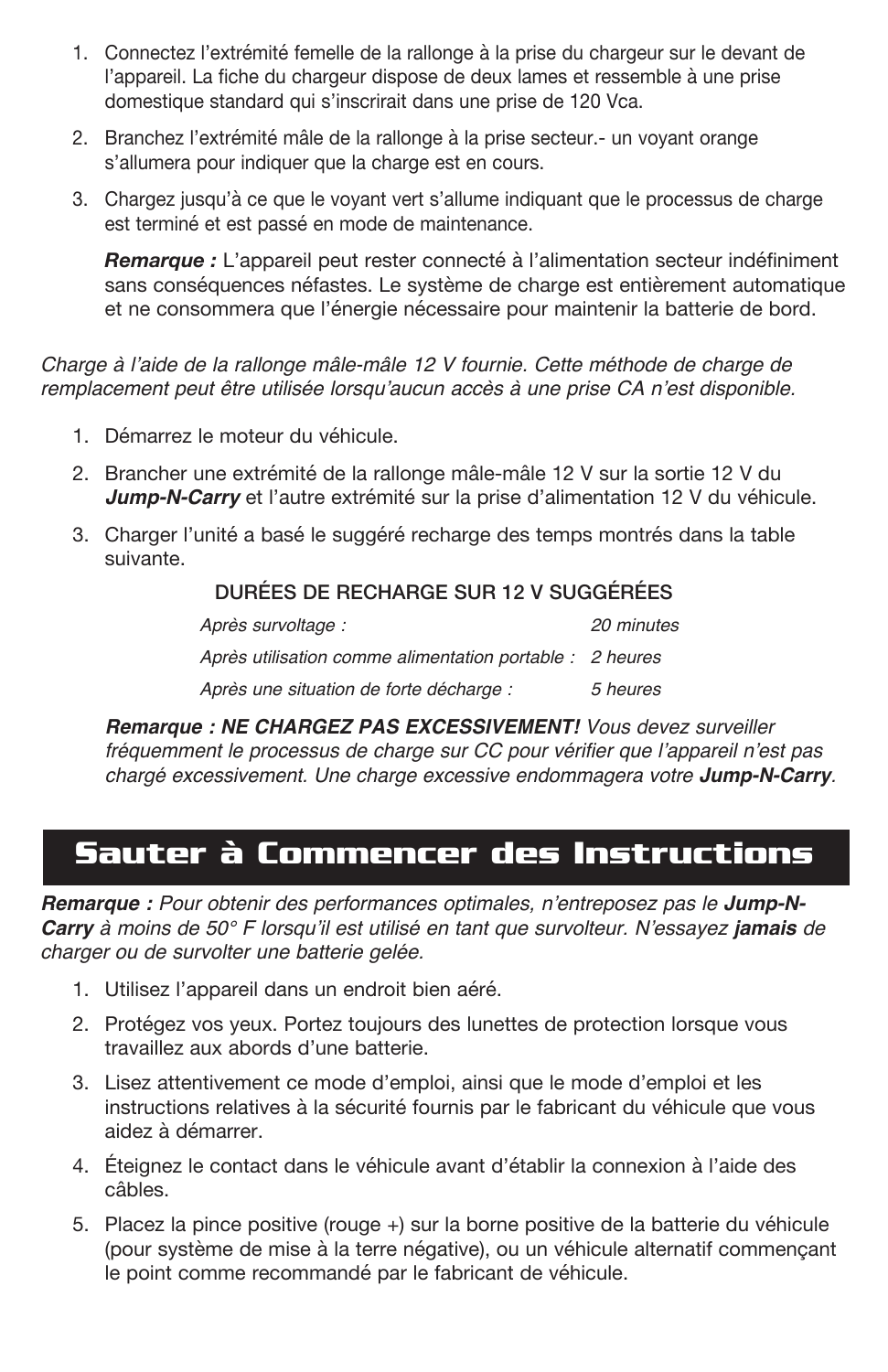- 6. Serrez la pince négative (noir –) le serre-joint au sol de véhicule (la partie en métal non en mouvement, telle que le cadre de véhicule).
- 7. Vérifiez que les câbles ne se trouvent pas sur la trajectoire des pièces mobiles du moteur (courroies, ventilateur, etc.).
- 8. Tenez-vous à distance des batteries pendant le survoltage.
- 9. Démarrez le véhicule.

**Remarque :** Si le véhicule ne démarre pas au bout de 6 secondes, laissez le **Jump-N-Carry** refroidir pendant 3 minutes avant toute nouvelle tentative de démarrage, sans quoi vous risquez d'endommager le **Jump-N-Carry**.

- 10. Une fois que le véhicule a démarré, déconnectez la pince négative (-) de l'armature du véhicule et envelopper les câbles et les pinces.
- 11. Déconnectez la pince positive (+) et envelopper les câbles et les pinces.

#### **Instructions relatives au compresseur d'air**

- 1. Déposez le capuchon de la valve et branchez le tuyau du compresseur sur cette dernière.
- 2. Allumez le compresseur d'air et utilisez le manomètre pour surveiller la pression de gonflage du pneu.
- 3. Une fois que le pneu a atteint la pression appropriée (inscrite sur le pneu ou dans la notice d'utilisation), éteignez le compresseur.
- 4. Débranchez le tuyau du compresseur et replacez-le dans l'agrafe de stockage. C'est toujours une bonne pratique de vérifier la pression de gonflage du pneu avec un manomètre de pression de pneu indépendant et correctement étalonné.
- 5. Remettez en place le capuchon de la valve.

**Remarque :** Le compresseur d'air **Jump-N-Carry** comporte un interrupteur de protection contre la surchauffe qui pourrait entraîner un arrêt temporaire du compresseur d'air pendant qu'il est en cours d'utilisation en cas de dépassement de la température de fonctionnement conseillée. Après un temps de refroidissement, le compresseur d'air se réinitialise et revient à un fonctionnement normal.

Votre compresseur d'air est équipé d'un moteur sans maintenance à lubrification permanente. N'essayez jamais de lubrifier le compresseur.

 Nettoyez régulièrement la poussière et la saleté des ailettes de refroidissement du compresseur.

### **12 Pouvoir de DC de Volt**

Votre **Jump-N-Carry** est un outil essentiel qui remplace toutes les batteries d'automobiles. La plupart des véhicules sont dotés de composants électroniques comportant une mémoire, tels que les systèmes d'alarme, les ordinateurs, les radios, les téléphones, etc. Quand la batterie est remplacée, les données mises en mémoire sont perdues. Cependant, si la rallonge électrique relie le **Jump-N-Carry** à la sortie 12 volts du véhicule, les données mises en mémoire seront conservées.

**Remarque :** Pour utiliser le **Jump-N-Carry** dans ce but, la sortie sélectionnée sur le véhicule doit rester active même quand le contact est coupé dans le véhicule. Sur certains véhicules, les sorties 12 volts sont désactivées dans un tel cas.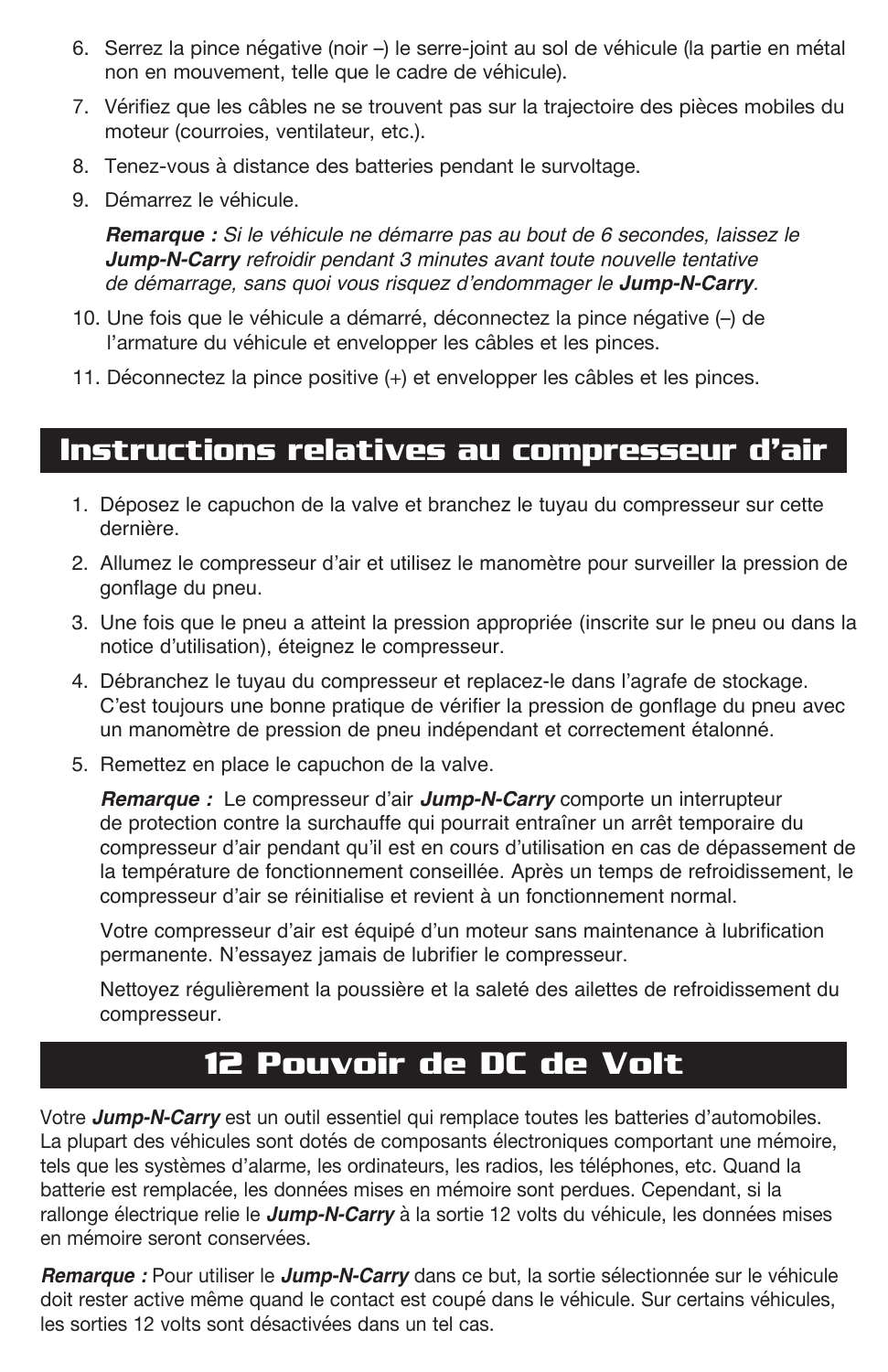Votre **Jump-N-Carry** est également un bloc d'alimentation électrique pour tous les accessoires 12 volts c.c. équipés d'une prise mâle 12 volts. La sortie c.c. du **Jump-N-Carry** est dotée d'une protection automatique contre la surcharge.

Lorsque votre **Jump-N-Carry** est utilisé avec un onduleur, il permet de faire fonctionner des appareils nécessitant normalement une alimentation de 120 volts c.c. ou 220 volts c.a. L'onduleur conseillé pour le bloc d'alimentation électrique portable est de 300 watts. Pour plus d'informations, communiquez avec le revendeur **Jump-N-Carry** le plus proche de vous.

### **Exécution et Température**

L'exécution de votre **Jump-N-Carry** dépendront sur plusieurs facteurs :

- Une connexion bonne et solide entre le **Jump-N-Carry** des serre-joints et les connexions de pile et sol sont un doit. Le déménagement des serre-joints pendant que connectant de long en large à la pile aidera crée une meilleure connexion.
- Nettoyer des connexions entre votre pile de véhicule ou équipement et ses terminaux sont très importantes. Pour une connexion optimale, la corrosion (l'accumulation grisâtre-blanc douce) sur les terminaux de pile doit être enlevé. Avec l'allumage a éteint, débranche les câbles de pile et nettoie les postes de terminaux et pile avec une solution de bicarbonate de soude.
- Toutes piles sont affectées par les changements de température, et la pile petite et légère dans le **Jump-N-Carry** est plus sensible à la température de stockage qu'une pile automotrice standard. Les températures au-dessus de 70ºF la production d'intensité de courant de diminution. L'environnement de stockage idéal est la température de pièce, ou 68ºF.

### **Dépannage / Questions Fréquemment Posées**

- Q. Que dois-je faire si le **Jump-N-Carry** ne tient pas la charge ?
- R. Effectuez un test de délestage de la batterie. Chargez la batterie pendant 24 heures avant d'effectuer le test. Branchez un testeur dynamique à délestage sur les pinces du **Jump-N-Carry** pour vérifier l'ampérage de la batterie. Selon le modèle de testeur utilisé, votre procédure de test peut varier. Soumettez le **Jump-N-Carry** à une charge de 100 A pendant 6 s et il doit maintenir au moins 9 V CC.
- Q. Quelle est la meilleure utilisation que l'on peut faire du **Jump-N-Carry**?
- R. Le **Jump-N-Carry** est d'une efficacité prouvée lorsque la batterie d'un véhicule a besoin d'être ranimée. C'est le cas lorsqu'une lumière ou la radio est restée allumée ou que le véhicule n'a pas été utilisé depuis longtemps. Le **Jump-N-Carry** est capable de démarrer un véhicule sans l'aide d'une autre batterie, mais son utilisation première est de ranimer le moteur.
- Q. Le **Jump-N-Carry** peut-il démarrer n'importe quel véhicule?
- R. Non. En plus d'une batterie morte, une voiture peut présenter d'autres problèmes techniques pouvant empêcher le **Jump-N-Carry** de démarrer le véhicule.
- Q. À quelle fréquence dois-je recharger le **Jump-N-Carry**?
- R. Afin de prolonger la vie de votre batterie, il est recommandé de la recharger après chaque utilisation. Le **Jump-N-Carry** ne doit jamais rester déchargé. La batterie du **Jump-N-Carry** n'a pas de problèmes de mémoire et ne doit pas être utilisée comme un appareil rechargeable (une perceuse sans fil, un caméscope, etc.).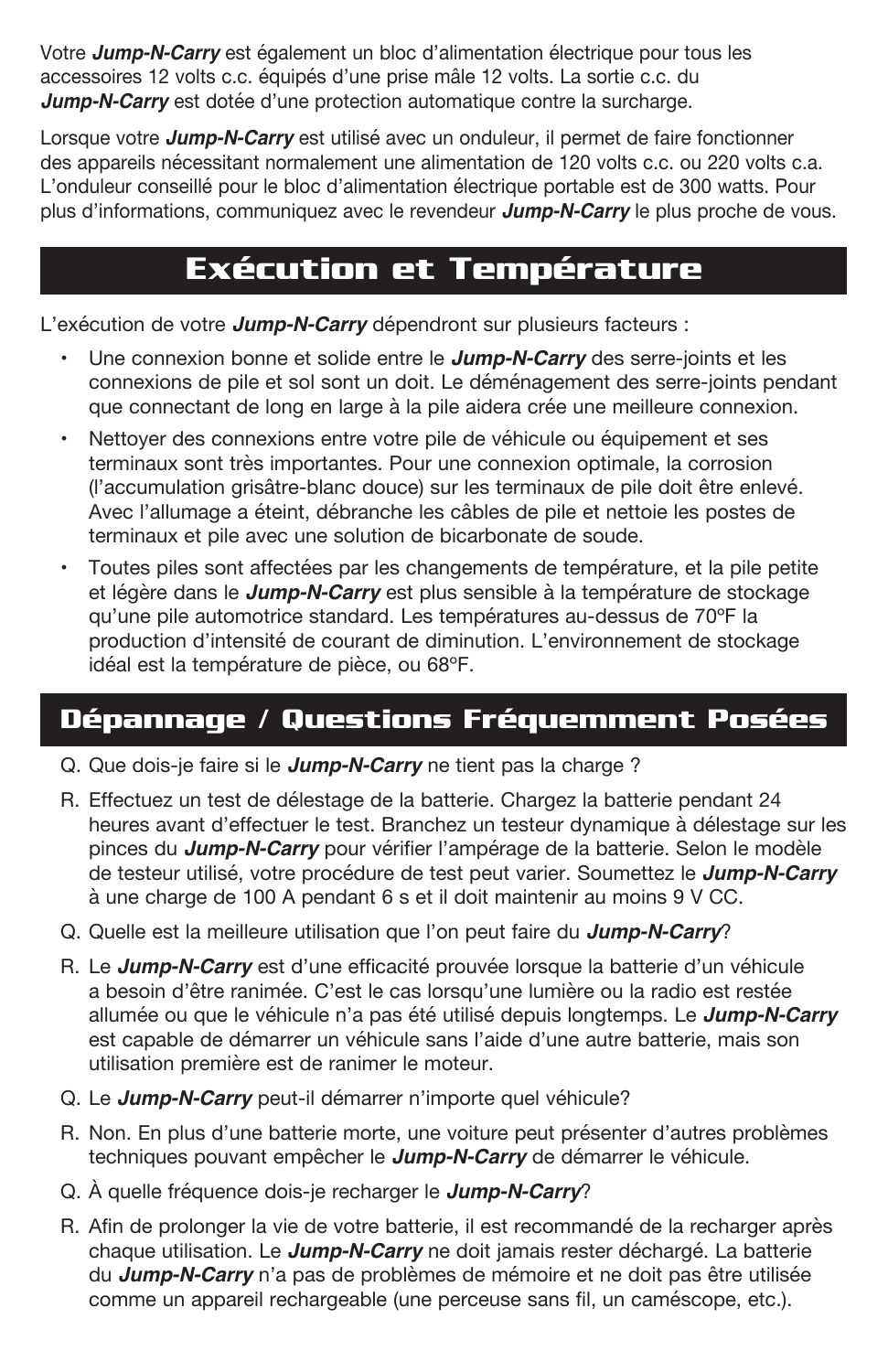- Q. Combien de survoltages puis-je réaliser avec le **Jump-N-Carry** avant de le recharger?
- R. Cette réponse dépend de nombreux facteurs, tels que : la durée de chaque survoltage, le niveau de chargement de la batterie au départ, l'intervalle de temps s'écoulant entre chaque survoltage, la température des véhicules survoltés (le froid de l'hiver rend le démarrage difficile), la taille du moteur (à 4, 6 ou 8 temps, etc.), l'état mécanique du moteur et du démarreur, et plus encore. Ces facteurs doivent tous être vérifiés un par un avant de pouvoir donner une réponse appropriée. Il est possible d'obtenir entre 10 et 30 démarrages (les résultats divergent selon les cas) avec une seule charge, mais cela va à l'encontre de la règle stipulant de recharger la batterie après chaque utilisation.
- Q. Après avoir réalisé le survoltage, puis-je recharger le **Jump-N-Carry** en le laissant branché à la batterie pendant que le moteur tourne?
- R. Non. Il est déconseillé de recharger le **Jump-N-Carry** de cette façon. Les alternateurs de véhicule produisent entre 25 et 125 A. Ce taux de charge dépasse de beaucoup le taux de recharge recommandé pour le **Jump-N-Carry**. L'utilisation de cette méthode entraînera une surcharge de la batterie du **Jump-N-Carry** et annulera la garantie du produit.
- Q. Quels accessoires peut-on utiliser avec la sortie 12 V CC (en option)?
- R. Tous les accessoires d'une intensité équivalente à 12 A maximum peuvent être branchés au **Jump-N-Carry**. Dans le cas où le courant serait supérieur à 12 A, cet appareil est équipé d'un disjoncteur à refermeture automatique. En même temps, cela limite tout courant de recharge de la sortie de 12 volts au 12 A. Ce dispositif peut alimenter presque tous les appareils ou accessoires d'une tension de 12 volts (ex : les clés à chocs, les ventilateurs, les radios, les téléphones portables, les appareils de navigation, les caméscopes, les groupes de secours, les moteurs électriques pour la pêche, les refroidisseurs, les petits réfrigérateurs, etc.).
- Q. La batterie du **Jump-N-Carry** est-elle remplaçable?
- R. Oui, contactez le service technique au numéro suivant : (913) 310-1050 (USA).
- Q. Le **Jump-N-Carry** est-il recyclable?
- R. Oui, la préservation de l'environnement était l'une des préoccupations majeures accompagnant le développement et la conception du **Jump-N-Carry**. La plupart des points de vente peuvent jeter ce produit en fin de cycle de vie. En effet, votre **Jump-N-Carry** contient une batterie au plomb-acide à bac hermétique étanche dont l'élimination doit être conforme à la loi. Voir les instructions de remplacement et d'élimination des batteries.
- Q. Je possède un chargeur standard d'une intensité de 10 A, puis-je l'utiliser pour recharger le **Jump-N-Carry**?
- R. Non, il est conseillé de suivre uniquement les méthodes indiquées dans la partie « Rechargement ».
- Q. Le **Jump-N-Carry** est-il fiable?
- R. Non, vous devez suivre les instructions de survoltage. Veuillez lire et comprendre toutes les instructions relatives à la sécurité et à l'utilisation contenues dans ce manuel ainsi que dans le manuel d'utilisateur du véhicule survolté avant d'utiliser votre **Jump-N-Carry**.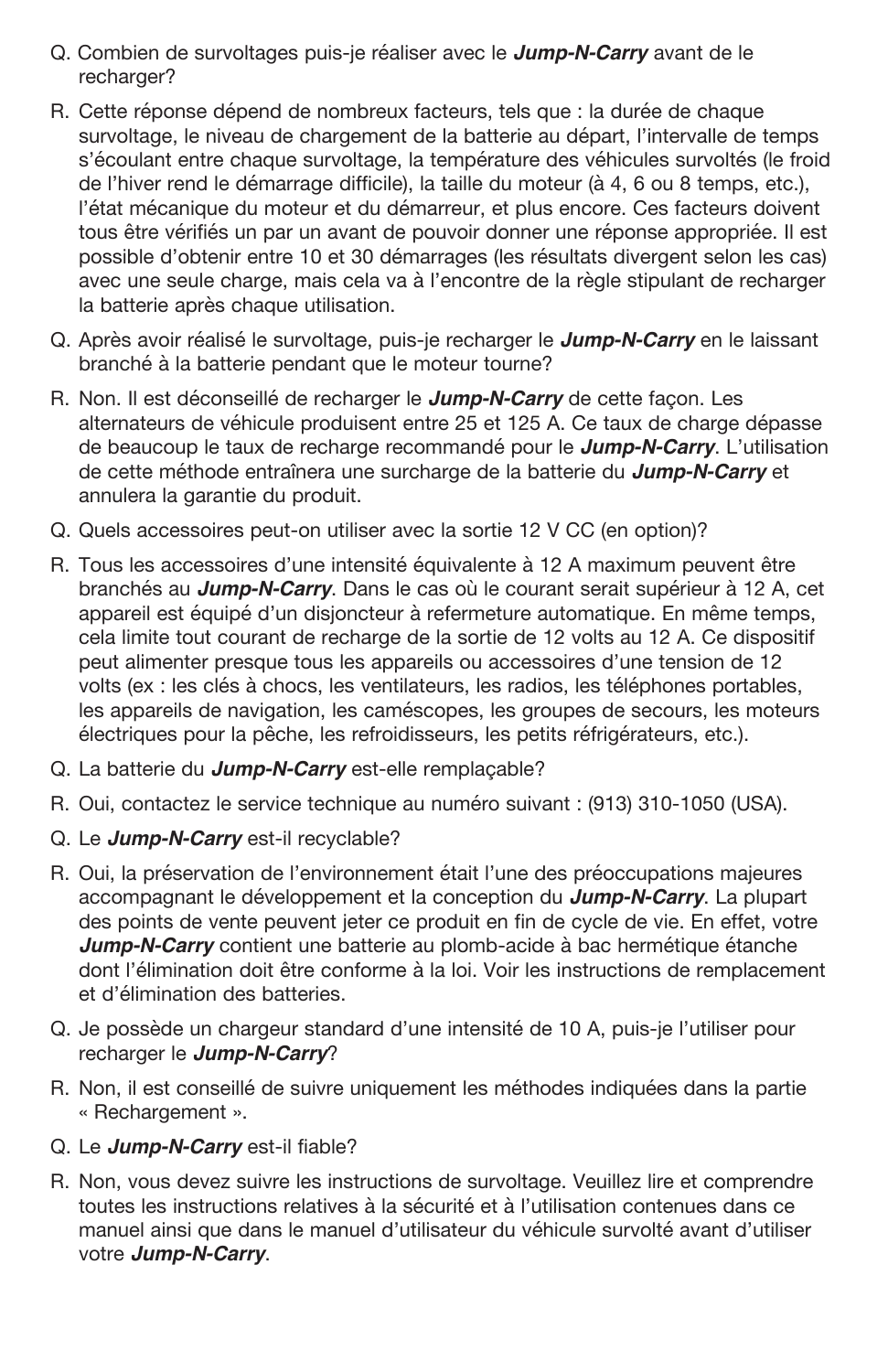- Q. Combien de temps dois-je compter pour que le **Jump-N-Carry** gonfle mon pneu ?
- R. De nombreux facteurs affectent la rapidité avec laquelle un pneu se gonfle mais une bonne règle générale consiste à dire qu'un pneu de voiture typique qui est complètement à plat se gonflera en 4 à 7 minutes.
- Q. Après avoir utilisé le compresseur d'air pendant une période prolongée, il s'arrête quelquefois – est-ce normal ?
- R. Oui. Les fonctionnalités de sécurité du **Jump-N-Carry** comprennent un capteur pour assurer que le compresseur ne dépasse pas sa plage de température de fonctionnement conseillée. Les facteurs qui peuvent contribuer à des températures plus élevées pendant l'utilisation sont : des cycles de fonctionnement prolongés, une faible charge de batterie, des évents bouchés, une utilisation dans un environnement mal ventilé.
- Q. Pourquoi le **Jump-N-Carry** prend-il trop longtemps pour gonfler un pneu ?
- R. Pendant que le tuyau est relié à la valve du pneu et que le compresseur est en fonctionnement, appliquez de petites quantités d'eau savonneuse au branchement du tuyau. La présence de bulles indique un problème éventuel. Assurez-vous que le branchement est correctement serré. Si ceci n'arrête pas la fuite, contactez le service technique de Clore Automotive.

### **Essai de La Batterie**

Après avoir chargé entièrement la batterie (voit "Rechargant" la section), appliquer un 100 chargement d'ampli à l'unité pour une période de de 6 seconde, pendant que contrôlant la tension de batterie. La batterie est bonne si la tension est 9,5 Vdc ou plus haut.

### **Emmagasinage**

Le **Jump-N-Carry** peut être pratiquement emmagasiné n'importe où, et dans n'importe quelle position. Cependant, prendre des précautions pour s'assurer que les serre-joints positifs et négatifs ne viennent pas dans l'un avec l'autre de contact ou une surface en métal commune. Nous recommandons emmagasinant le **Jump-N-Carry** la boîte dans laquelle il a été reçu au début. Toujours être sûr aux câbles de re-emballe et aux serrejoints de re-étui, réinstallant les Gardes de Poigne™ dans le procédé, après chaque usage et avant l'emmagasinage.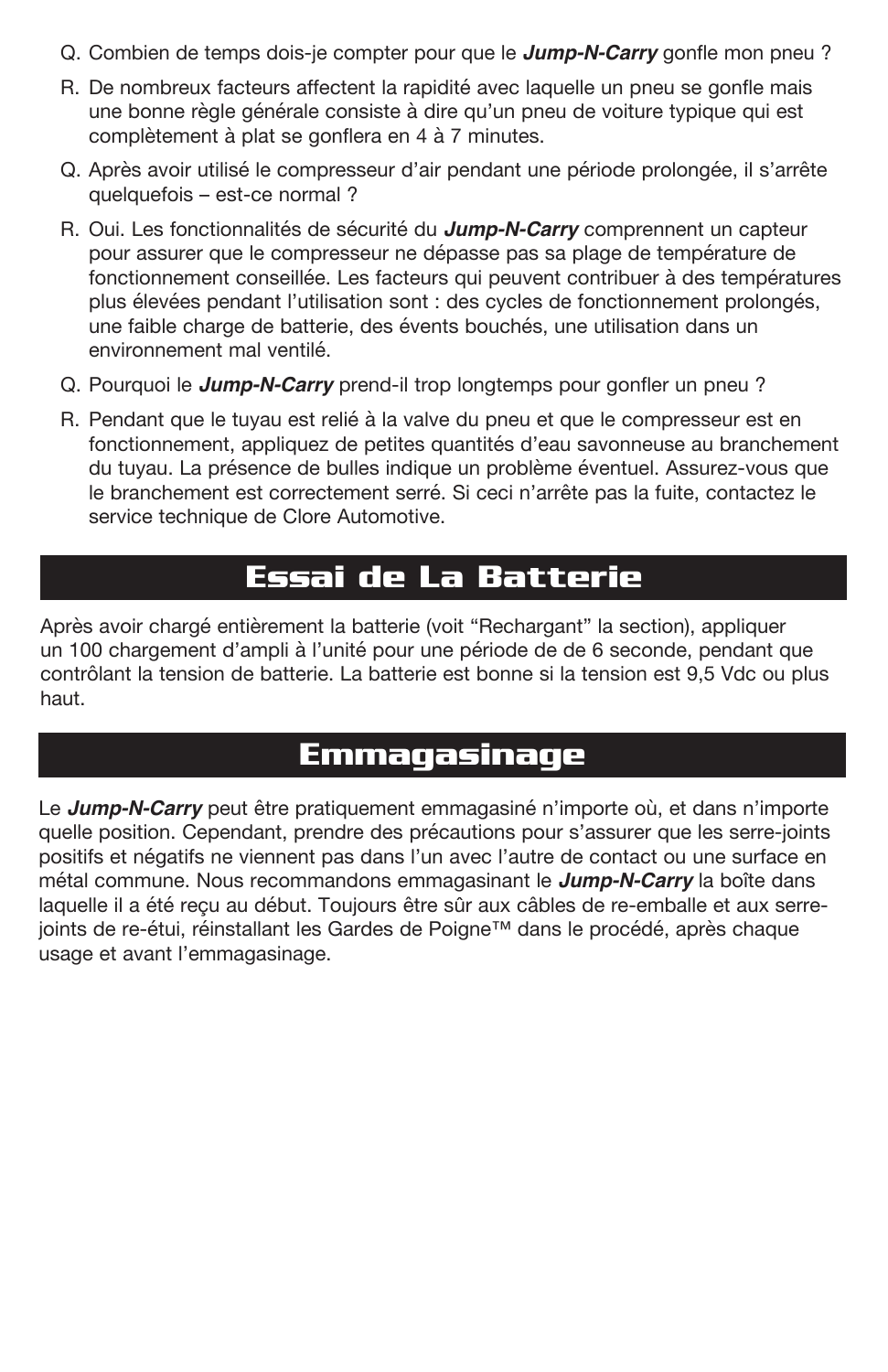# **Remplacement de Batterie et Disposition**

**Cette unité contient une pile premier-acide, non-spillable et scellée. Cette pile doit être recyclée.** Consulter votre état ou votre gouvernement local à propos des règlements pour la disposition correcte.



La batterie à l'intérieur de l'alimentation portable est une batterie au plomb à bac hermétique. La loi impose de la déposer et de la recycler ou jeter de manière appropr Alors qu'il existe des lois fédérales qui s'appliquent sur tout le territoire des États-Unis, le gouvernement de votre pays ou votre municipalité peuvent avoir imposé des réglementations supplémentaires.

Lorsque la batterie à l'intérieur de l'appareil doit être remplacée, déposez-la conformément aux instructions fournies ci-dessous et apportez-la à un centre de recyclage local qui procédera a son recyclage ou à sa mise au rebut de manière appropriée. S'il n'existe pas de centre de recyclage local qui accepte les batteries au plomb à bac hermétique, contactez l'agence locale pour l'environnement et demandez les instructions à suivre.

Instructions d'enlèvement :

Commencer par s'assurer que les deux serre-joints sont assurément placés dans une position qui ils assure ne viendra pas dans l'un avec l'autre de contact.

- 1. Basculez l'alimentation portable sur sa face avant. À l'arrière de l'appareil, repérez les quatre vis qui retiennent le châssis de l'alimentation portable (y compris un total de 6 vis localisées dans les pistes de direction de câble).
- 2. Enlever les vis, l'alors ascenseur de la moitié arrière du cas, soulevant premièrement du fond.
- 3. Sur le sommet de la pile sont deux terminaux, chaque avec les fils connectés à eux. Débrancher ces fils de la pile en enlevant les boulons qui les tiennent aux terminaux de pile. Pour empêcher l'arcage accidentel, faire attention de ne pas toucher les deux terminaux de pile avec les outils étant utilisés pour enlever les boulons.
- 4. Sortez la batterie de la moitié avant du châssis.

### **Jump-N-Carry Garantie Limitée**

Clore Automotive mérite ce produit pour être libre des défauts dans le matériel ou de l'exécution pour une période d'une année de la date d'achat d'utilisateur final original.

La présente garantie s'applique à toute personne ayant fait l'acquisition du produit dans les un an suivant la date d'achat au détail initial, mais elle est nulle et non avenue si le produit a été traité de façon abusive, modifié, mal utilisé ou mal emballé et endommagé lors de son retour à l'atelier de réparation.

La présente garantie s'applique uniquement au produit et non aux accessoires qui s'usent à l'usage, inclus avec le produit ; le remplacement ou la réparation de ces pièces sera à la charge du propriétaire.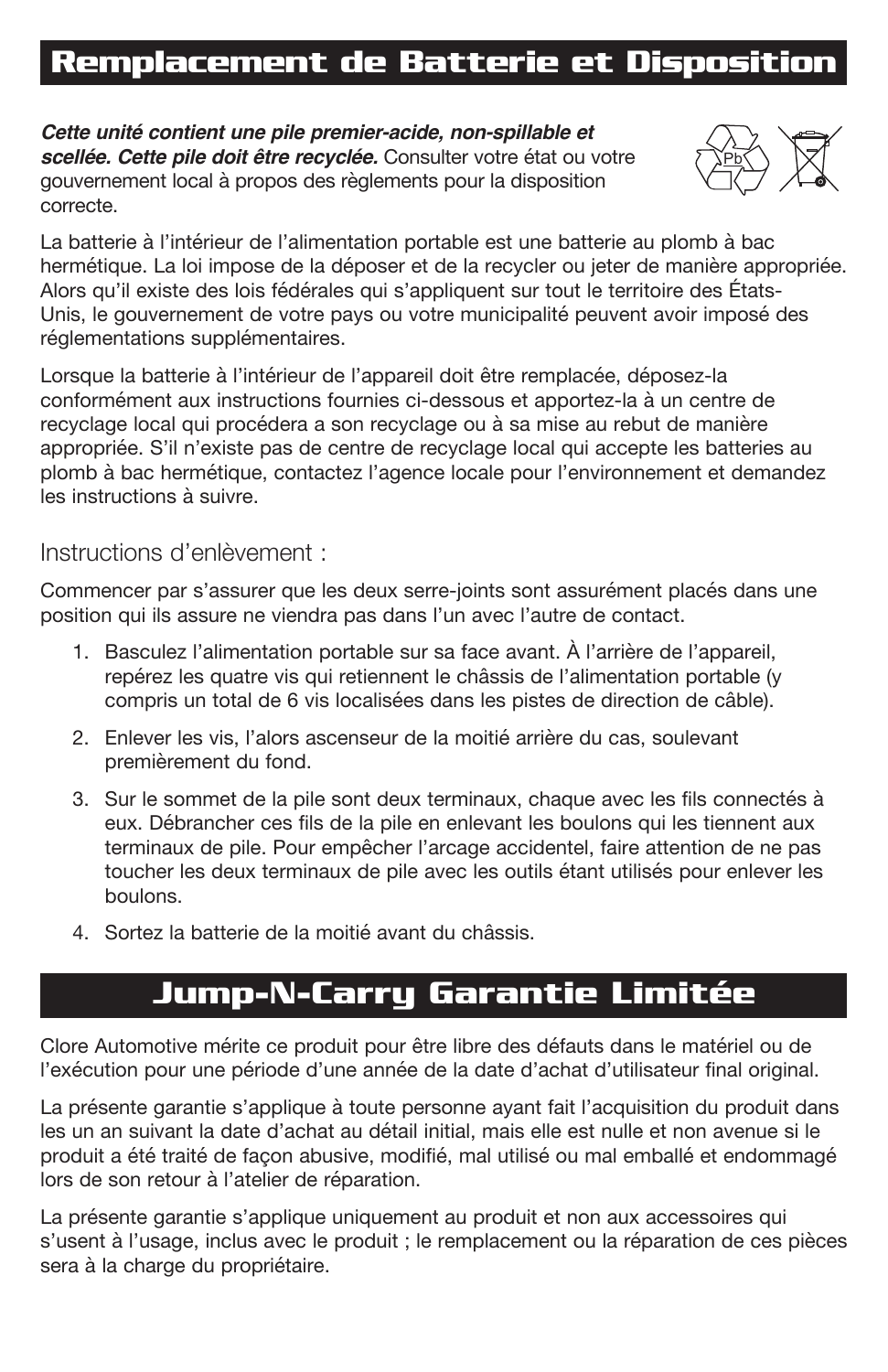LES TERMES DE LA GARANTIE LIMITÉE CLORE AUTOMOTIVE CONSTITUENT LE RECOURS UNIQUE ET EXCLUSIF DE L'ACHETEUR. LES GARANTIES IMPLICITES DE QUALITÉ MARCHANDE ET D'ADAPTATION À UN USAGE PARTICULIER SONT LIMITÉES À LA DURÉE DE LA PRÉSENTE GARANTIE EXPRESSE. APRÈS UN AN À COMPTER DE LA DATE D'ACHAT, TOUT RISQUE DE PERTE POUR QUELQUE RAISON QUE CE SOIT SERA À LA CHARGE DE L'ACHETEUR.

EN AUCUN CAS CLORE AUTOMOTIVE NE POURRA ÊTRE TENUE RESPONSABLE DE DOMMAGES ACCESSOIRES ET CONSÉQUENTS. LA RESPONSABILITÉ DE CLORE AUTOMOTIVE NE DEVRA JAMAIS EXCÉDER LE PRIX D'ACHAT DE CETTE MACHINE, QUE LADITE RESPONSABILITÉ DÉCOULE D'UNE RUPTURE DE GARANTIE (EXPRESSE OU IMPLICITE), DE NÉGLIGENCE, D'ACTE DOMMAGEABLE OU DE TOUTE AUTRE RAISON.

Certaines provinces n'autorisant pas la restriction des garanties ou la restriction des dommages accessoires ou conséquents, le présent déni de responsabilité et la présente restriction ne s'appliquent pas à tous les cas. Cette garantie vous donne des droits spécifiques, et vous pouvez avoir d'autres droits qui varient d'une province à l'autre.

#### **Pour la Garantie ou Entretient**

Si ce produit s'avère défectueux dans les 30 jours suivant l'achat en raison d'un défaut de matériel ou de fabrication, retournez-le à votre lieu d'achat pour l'échanger. Entre 31 et 365 jours après l'achat, votre produit doit être renvoyé au service aprèsvente de Clore Automotive à l'adresse ci-dessous. Une preuve d'achat datée et valide est nécessaire pour obtenir un service sous garantie.

Jump Starter Repair 8600 NE Underground Drive, Pillar 248 Kansas City, MO 64161 800.328.2921 913.310.1050

Pour un meilleur service et afin de recevoir des mises à jour périodiques sur les produits, suivez les instructions ci-dessous pour enregistrer votre achat :

Veuillez visiter : www.cloreregistration.com

Cliquez sur le logo Jump-N-Carry. Remplissez les informations du formulaire web et cliquez sur « Envoyer ». Aussi simple que ça!

Pour obtenir des réponses à des questions relatives à l'utilisation, le service hors garantie ou des informations sur la garantie/le service concernant ce produit ou d'autres produits Clore Automotive, contactez-nous au 800.328.2921 (913.310.1053).